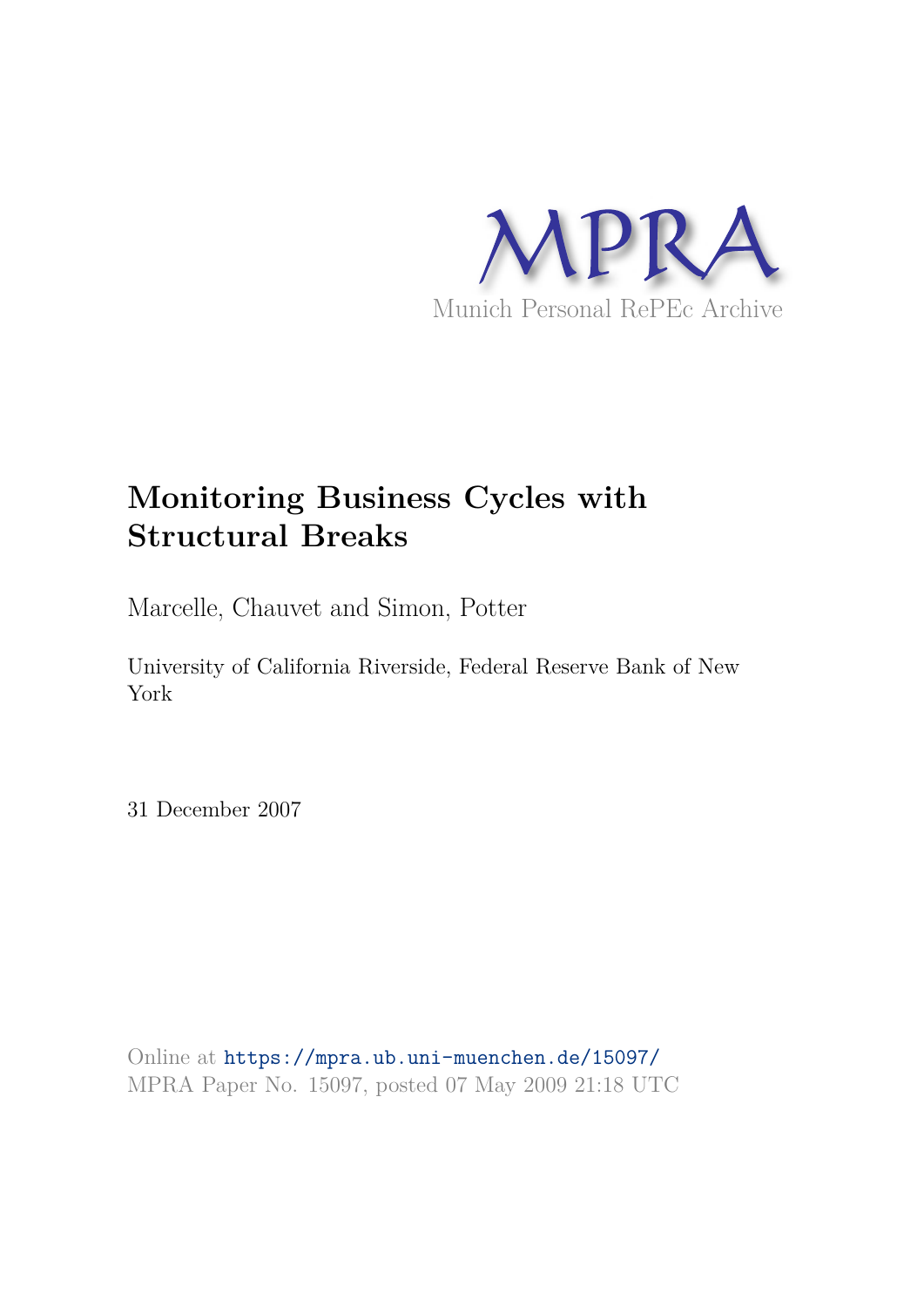# Business Cycle Monitoring with Structural Changes<sup>\*</sup>

Marcelle Chauvet and Simon Potter †

First Draft: December 2007 This Draft: April 2009

#### Abstract

This paper examines the predictive content of coincident variables for monitoring U.S. recessions in the presence of instabilities. We propose several specifications of a probit model for classifying phases of the business cycle. We find strong evidence in favor of the ones that allow for the possibility that the economy has experienced recurrent breaks. The recession probabilities of these models provide a clearer classification of the business cycle into expansion and recession periods, and superior performance in the ability to correctly call recessions and to avoid false recession signals. Overall, the sensitivity, specificity, and accuracy of these models are far superior as well as their ability to timely signal recessions. The results indicate the importance of considering recurrent breaks for monitoring business cycles.

Keywords: Recession, Instability, Bayesian Methods, Probit model, Breaks.

<sup>∗</sup>We would like to thank Graham Elliott, an anonimous referee, and seminar participants at several research institutions and conferences for comments. The views expressed in this paper are those of the authors and do not necessarily reflect the views of the Federal Reserve Bank of New York or the Federal Reserve System.

<sup>†</sup>Address first author: Department of Economics, University of California, Riverside; email: chauvet@ucr.edu. Address second author: Macroeconomic and Monetary Studies, Federal Reserve Bank of New York, NY, 10045; email: simon.potter@ny.frb.org.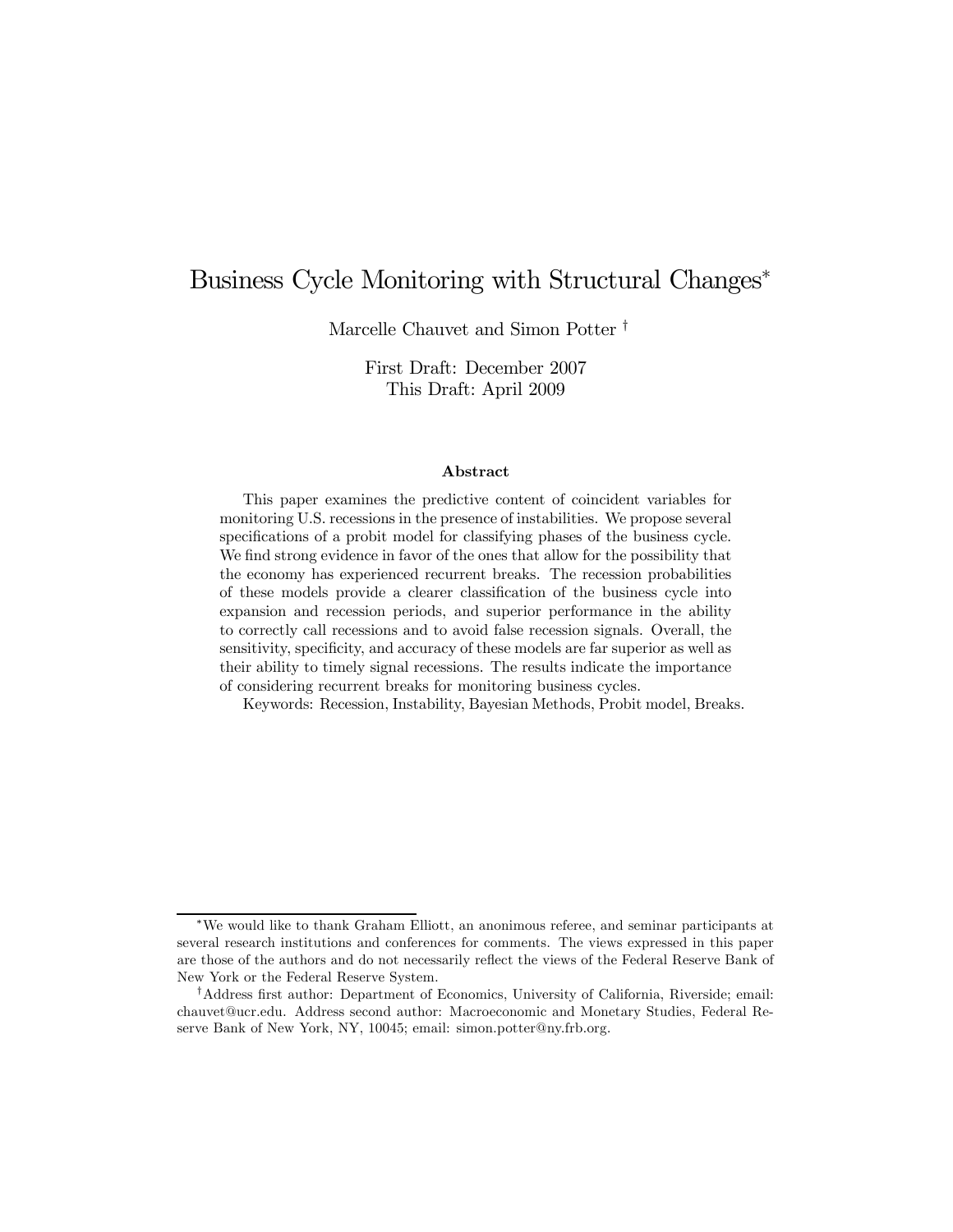# 1. Introduction

Since the seminal work of Burns and Mitchell (1946), a traditional method of monitoring the economy is through the use of coincident indicators. Burns and Mitchell classified hundred of macroeconomic variables into lagging, coincident, or leading according to the timing of their cyclical movements with the U.S. economic activity, in a research sponsored by the National Bureau of Economic Research (NBER). The same main coincident variables found in this study are still currently being used to date turning points of business cycles by the NBER Business Cycle Dating Committee, which is generally considered authoritative in dating recessions. These indicators are some of the most watched series by the press, businesses, policymakers, and stock market participants.

The reliability of predictions using these coincident variables in stationary models may have been compromised by the possibility of occurrence of structural breaks in the functioning of the economy in the last few decades. Several authors have found that the U.S. business cycle has experienced a substantial decline in its amplitude since the mid-1980s (e.g. McConnell and Perez-Quiros 2000, Koop and Potter 2000, Chauvet and Potter 2001, Van Dijk and Sensier 2004, among several others). An increased stability of business cycle fluctuations has important implications since it affects the frequency, duration, and probabilities of future recessions and expansions.

This paper examines the predictive content of coincident variables for monitoring U.S. recessions using several specifications of the probit model. First, we expand on previous research by considering probit specifications with fixed or endogenous breakpoints. In contrast with the research that investigates structural breaks in macroeconomic variables per se, we are interested in examining the stability of the relationship among the coincident variables and the business cycle. We find strong evidence of structural instability. Although the specification considered only a single endogenous break, there was substantial uncertainty about its location, spanning over five years. This is an important finding, given that the estimated probability of recessions is affected by both the presence as well as the location of the break.

Stabilization of the business cycle is not a new finding. The long expansion in the 1960s also spurred debates about economic stabilization. This is summarized in Arthur Burns' (1960) statement describing the stabilization of the U.S. economy since World War II:

"There is no parallel for this sequence of mild - or such a sequence of brief - contractions, at least during the past hundred years in our own country."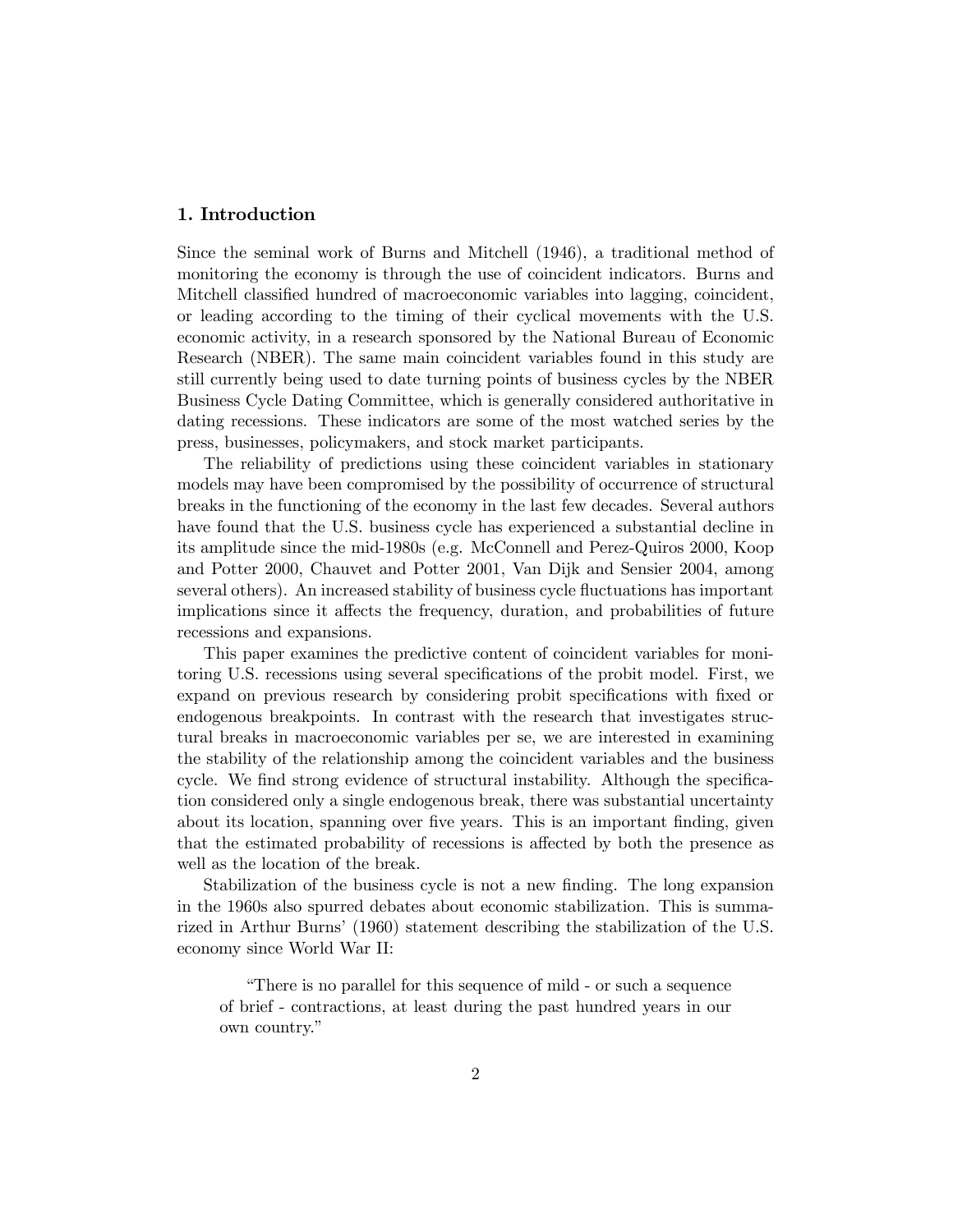Burns' statement refers to the decrease in volatility ('mildness') of the U.S. business cycle and to changes in the duration ('briefness') of business cycle phases after the War. A large literature followed studying these questions. The consensual evidence was that an increased stabilization occurred in the U.S. economy comparing the periods before and after the War, but the magnitude of this stability was the subject of intense debates. Now, forty years later, economists are revisiting the evidence about the post-War business cycle stabilization - this time motivated by the finding of a structural break in the volatility of the U.S. output growth in the first quarter of 1984. Chauvet and Popli (2008) investigate whether this recent change is unique to the U.S. and particular to the 1980s or if it is part of a long run trend in volatility shared by several countries. They find strong evidence of multiple structural breaks leading to more stability in these countries over time, and that the recent decrease in U.S. output volatility is part of a broader long-term trend shared by all countries studied.

Based on these findings and on the large uncertainty regarding the location of the break in the probit specification studied, we propose an extension of the model that accounts for the potential existence of multiple shifts. We use business cycle troughs to date the breakpoints. Thus, assuming that business cycles are recurrent fluctuations, this is a model of recurrent breaks. We restrict the form of the break to be a change in the innovation variance implicit in the probit model. Most work using probit models in different applications assume stability and independent errors. We further extend the probit specification to allow for the possibility of serially correlated errors, introducing an autoregressive process for the latent variable. The models proposed are estimated using Bayesian methods and can be applied to different questions in a variety of fields that involve statistical surveillance, change point detection, tracking signals, among several others.

We find that the best fitting specification in terms of Bayes factor allows for recurrent breaks in the innovation variance as well as an autoregressive component. Analysis of the estimated probability of recessions shows that allowing for parameter changes increases substantially the signal to noise ratio. In particular, the recession probabilities for these models provide a clearer classification of the business cycle into expansion and recession periods and superior performance in the ability to correctly call recessions and to avoid false recession signals in-sample. Overall, the sensitivity, specificity, and accuracy (i.e., mean squared errors) of these models are far superior than for the models with a single break or with no break. On the other hand, the standard probit model with no break is the one with the lowest predictive ability. Finally, regarding the ability to timely signal recession, the model that considers multiple shifts in the innovation variances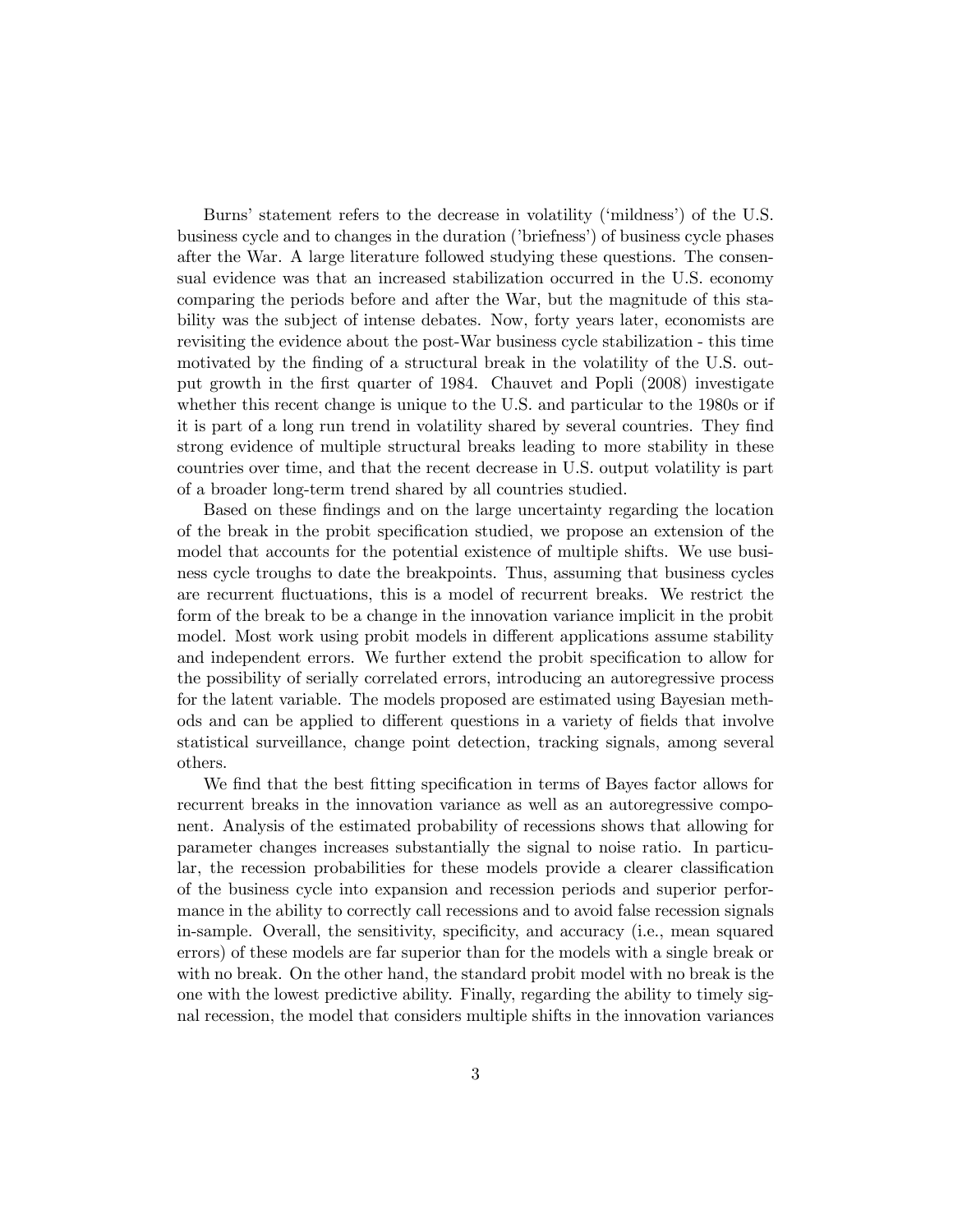displays the best overall performance. These results indicate the importance of considering recurrent breaks for improving the monitoring of business cycles.

The issue studied is quite topical as there is currently a lot of speculation on whether the economy has recently entered into a recession. Most of the models considered indicate weaker economic activity in the end of the available sample of October 2007.<sup>1</sup> However, the value of the probability of a recession differs across specifications with weaker signals arising from the models with multiple shifts in the innovation variance.<sup>2</sup> On the other hand, the higher probability of recession from the probit model that considers no break or a single break reflects the uncertainty regarding the current state of the economy, and the importance of models with improved prediction ability. The prediction from the model with recurrent breaks is more in accord with the judgement that the economy was not in a recession in October 2007 by Martin Feldstein (2007), one of the members of the NBER dating Business Cycle Dating Committee.<sup>3</sup> On the other hand, when the models are estimated using data up to December 2007, the probabilities of recession decrease substantially across all models, except for one that consider recurrent breaks.<sup>4</sup>

The paper is organized as follows. Section two introduces the probit model and discusses our various extensions. The third section describes the Gibbs sampler. In the fourth section the empirical results from the alternative specifications are presented. The fifth section concludes.

<sup>&</sup>lt;sup>1</sup>The first draft of this paper was written in December 2007 with data available up to October 2007. The paper was revised to include real time data up to December 2007. At this time, there was no information on the beginning of the 2007-2009 recession, which was only announced by the NBER (as starting in December 2007) one year later.

 $2$ The models are devised to monitor current economic conditions as they only use coincident (not leading) variables. Thus, the models do not have information on future probabilities of a recession from the last observation on.

 $3$ Martin Feldstein (December 16, 2007):

<sup>&</sup>quot;Because monthly data for December won't be available until next year, we cannot be sure whether the economy has turned down. The measure of personal income for October suggests that the economy may have peaked and begun to decline, but the data for employment and industrial production in November and for sales in October show continued growth. My judgment is that when we look back at December with the data released in 2008 we will conclude that the economy is not in recession now."

<sup>&</sup>lt;sup>4</sup>Using hindsight, the model with recurrent breaks was the only one that correctly yielded strong signal of a recession beginning in December 2007.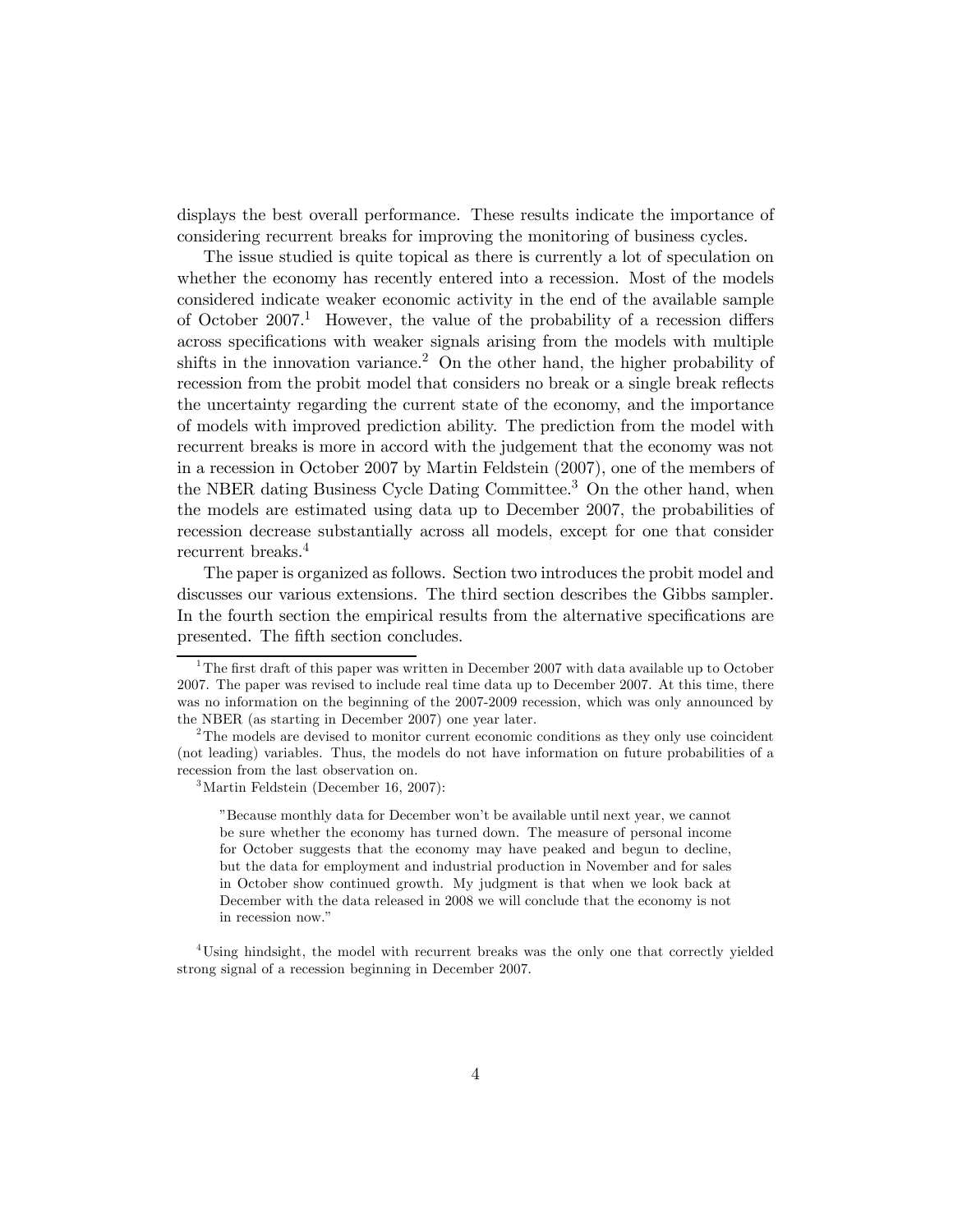# 2. The Models

#### 2.1. Standard Probit Model

The standard probit model assumes an unobservable variable  $Y_t^*$  with a corresponding binary indicator  $Y_t$  for whether  $Y_t^*$  is positive or negative:

$$
Y_t = \begin{cases} 0 & \text{if } Y_t^* < 0 \\ 1 & \text{if } Y_t^* \ge 0 \end{cases} . \tag{2.1}
$$

In our context,  $Y_t^*$  represents the state of the economy as measured by the NBER recession dating:  $Y_t$  takes the value 0 if the observation is an expansion or 1 if it is a recession. The latent variable  $Y_t^*$  is related to the regressors  $X_{it}$  according to the equation:

$$
Y_t^* = \beta_0 + \beta' X_t + \varepsilon_t \qquad \varepsilon_t | X_t \sim i.i.d. N(0, 1)
$$
\n
$$
(2.2)
$$

where  $X_t = \{X_{it}: i = \text{Prod}, \text{ Sales}, \text{Inc}, \text{ and Emp}\}$  are the coincident macroeconomic variables industrial production, sales, personal income, and employment, and  $\beta = \{\beta_i : i = \text{Prod}, \text{ Sales}, \text{Inc}, \text{ and Emp}\}\$  are regression coefficients. The model assumes that:

$$
P(Y_t^* \ge 0 | X_t, \beta) = \Phi[\beta_0 + \beta X_t], \qquad (2.3)
$$

where  $\Phi$  is the cumulative distribution function of the standard normal distribution,  $\boldsymbol{\beta} = [\beta_0, \beta]$ , and  $P(Y_t^* \geq 0 | X_t, \boldsymbol{\beta})$  is the conditional probability of a recession. This standard model can be interpreted as capturing the behavior of the business cycle dating committee in an economy with no changes.

#### 2.2. Extensions of the Probit Model

We extend the standard probit model in three ways. First, we allow for the presence of a fixed or endogenous breakpoint. Second, we allow the variance of the innovation to change with the business cycle, which accounts for recurrent breaks in the innovation variance. Finally, we allow for the possibility of serially correlated error by adding an autoregressive component to the model. These alternative specifications imply very different predictive ability, as discussed in section 4. All models are estimated using Bayesian methods.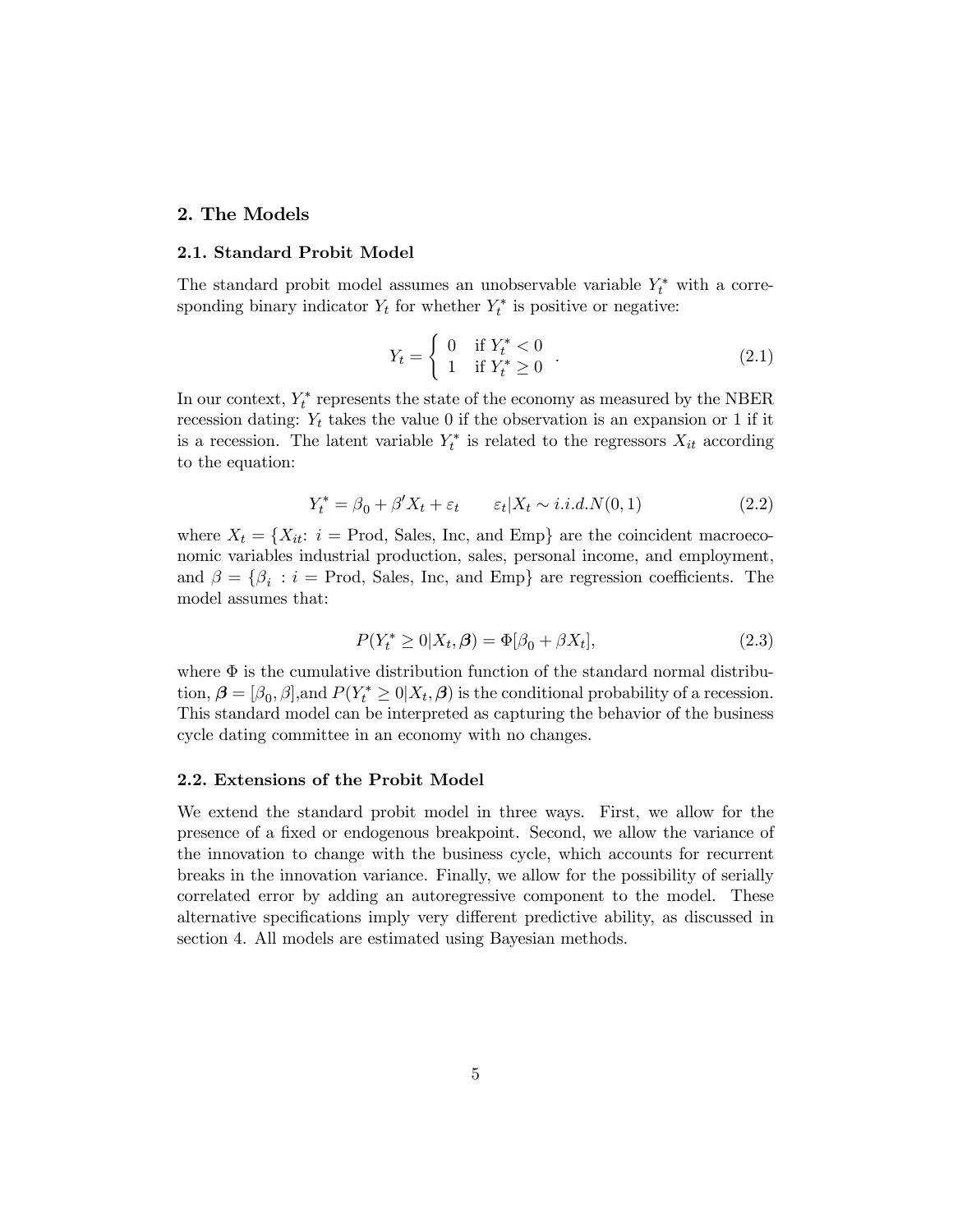#### 2.2.1. Probit Model with a Breakpoint

In order to allow for structural breaks, the unobserved  $Y_t^*$  is modeled as a Gaussian process with constant unit innovation variance and conditional mean:

$$
E(Y_t^*) = \beta(\tau)' \mathbf{Z}_t(\tau), \tag{2.4}
$$

where  $\tau$  represents a break point and  $\mathbf{Z}_t(\tau)$  is the  $10 \times 1$  vector:

$$
\mathbf{Z}_{t}(\tau)=[1(\tau_{1}),1(\tau_{2}),1(\tau_{1})X_{it},1(\tau_{2})X_{it}]',
$$

For  $\tau_1 \in \{t : 1 \le t \le \tau\}$  and for  $\tau_2 \in \{t : \tau < t \le T\}$ . Let the collection of parameter vectors  $\{\boldsymbol{\beta}(\tau) \in [\tau_1, \tau_2]\}$  be defined by:

$$
[\beta_0(\tau_1), \beta_0(\tau_2), \beta(\tau_1), \beta(\tau_2)]'.
$$

The date  $\tau$  can be fixed or be endogenously estimated as explained in the next section. The use of Bayesian methods allows us to capture the joint uncertainty over the timing of the breakpoint and the parameter estimates.

#### 2.2.2. Probit Model with Recurrent Breakpoints

If  $Y_t^*$  is multiplied by any positive constant, the indicator variable  $Y_t$  is not changed, which implies that the coefficients  $\{\beta_0, \beta\}$  can be estimated only up to a positive multiple. Thus, the standard probit model assumes that the variance of the errors is equal to one to fix the scale of  $Y_t^*$ . We consider a more general specification in which the variance of the innovation may change:

$$
Y_t^* = \beta_0 + \beta' X_t + \sigma(t)\varepsilon_t, \tag{2.5}
$$

and the initial business cycle is partially observed starting at  $t = 1$  ( $t_1 = 0$ ). We restrict this specification by assuming that the innovation variance is the same within each business cycle.

We assume that a business cycle starts the month after a NBER trough and continues up to the month of the next NBER trough. If  $t_{n-1}$  corresponds to the beginning of business cycle  $n-1$ , then the dates of business cycle n are  $t \in \{t_{n-1}+1,\ldots,t_n-1,t_n\}$ . Let the periods in which the economy is in an expansion or recession of business cycle n be denoted by the sets  $E_n$  and  $R_n$ , respectively. Hence, business cycle expansions and recessions are classified by  $E = \bigcup E_n$  and  $R = \bigcup R_n$ , respectively.where

$$
\sigma_n = \sigma(t) \text{ if } t_{n-1} < t \leq t_n, n = 1, \dots N,
$$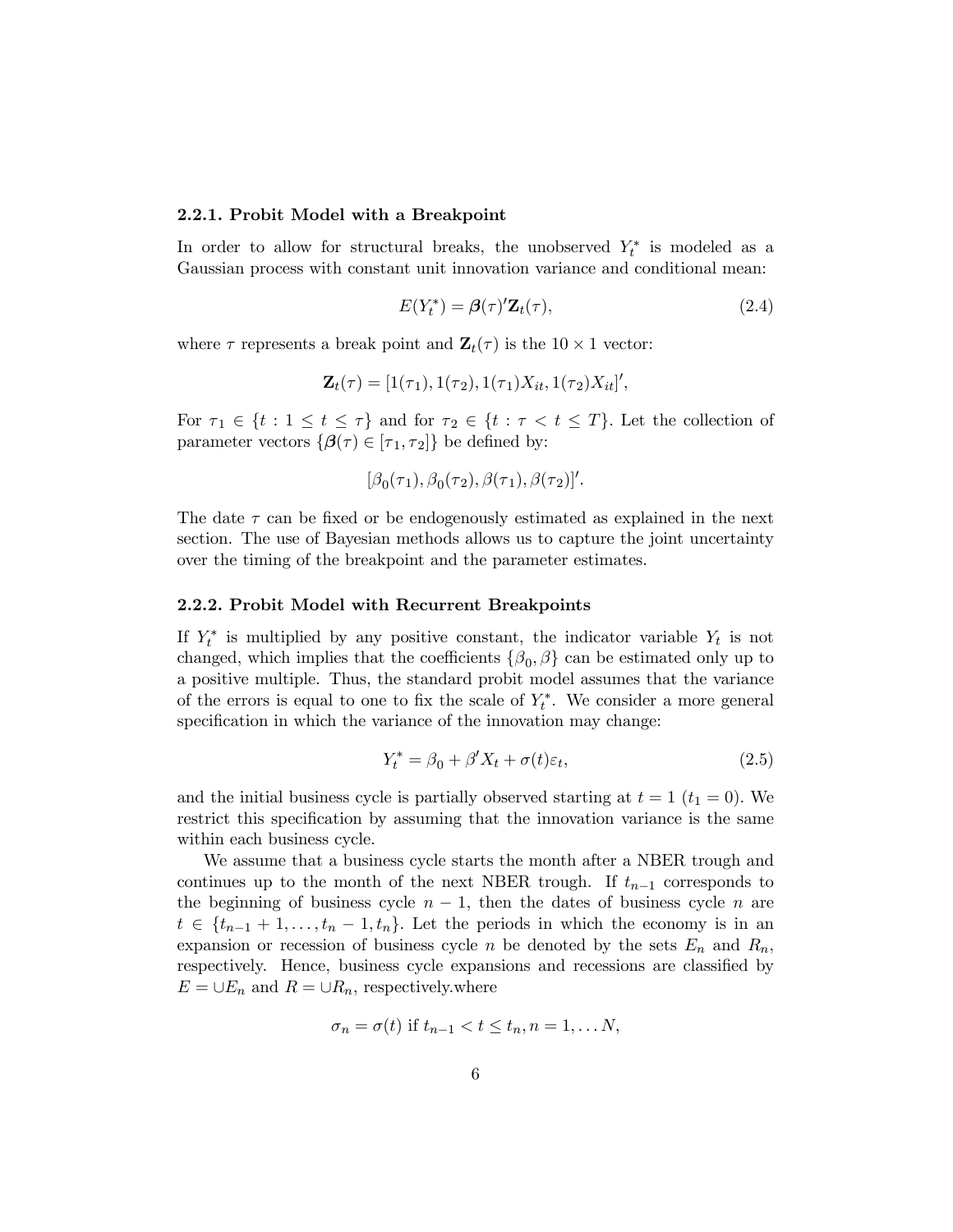Since the scale of the innovation and the coefficient parameters cannot be separately identified, this can be interpreted as a restricted time-varying parameter specification, in which the innovation variance is normalized to 1 across all business cycles, but each cycle has a unique intercept  $\beta_{n0} = \beta_0/\sigma_n$  and slope coefficients  $\beta_{ni} = \beta_i/\sigma_n$ . Another interpretation of the model is that the scale of shocks themselves may change across business cycles. This allows for the possibility that the size of the innovation variance may change depending on the duration of the business cycle. More importantly, since it allows for potential recurrent breakpoints across business cycles, it can capture long run trends on the variance such as whether it has been decreasing over time. For example, suppose that the change in the scale of the shocks is common across the business cycle variables in  $X_t$  and is the same as the change in scale to the innovation to the latent variable. In this case our approach could alternatively be interpreted as keeping constant the scale of the business cycle variables to maintain the same relationship to business cycle phases. Thus, in this model we assume that:

$$
P(Y_t^* \ge 0 | X_t, \beta) = \Phi_n[(\beta_0 + \beta' X_t] = \Phi[(\beta_0 + \beta' X_t)/\sigma_n].
$$
 (2.6)

We assume in the estimation below that  $\sigma_n$  are a priori independent across business cycles, as in Chauvet and Potter (2005). <sup>5</sup>

# 2.2.3. Probit Model with Multiple Breakpoints and Dependence in the Latent Variable

We further extend the probit model to allow for the possibility that the latent variable  $Y_t^*$  follows a first order autoregressive process:

$$
Y_t^* = \beta_0 + \beta' X_t + \theta Y_{t-1}^* + \sigma(t)\varepsilon_t, \tag{2.7}
$$

where the autoregressive parameter  $|\theta| < 1$ . The intention here is to capture dependence in the business cycle phases that comes from the concept that recessions and expansions should have a certain duration. In our previous work on recession forecasting we have found that allowing for dependence can eliminate a number of false positives.

 $5$ An interesting extension is proposed in Koop and Potter (2007), who allow for dependence across business cycles. One could also consider the unrestricted model with time variation each month, as suggested by the editor. We are implementing this in an on-going extension of our framework by allowing for stochastic volatility in the innovation variance with the initial value always set to unity.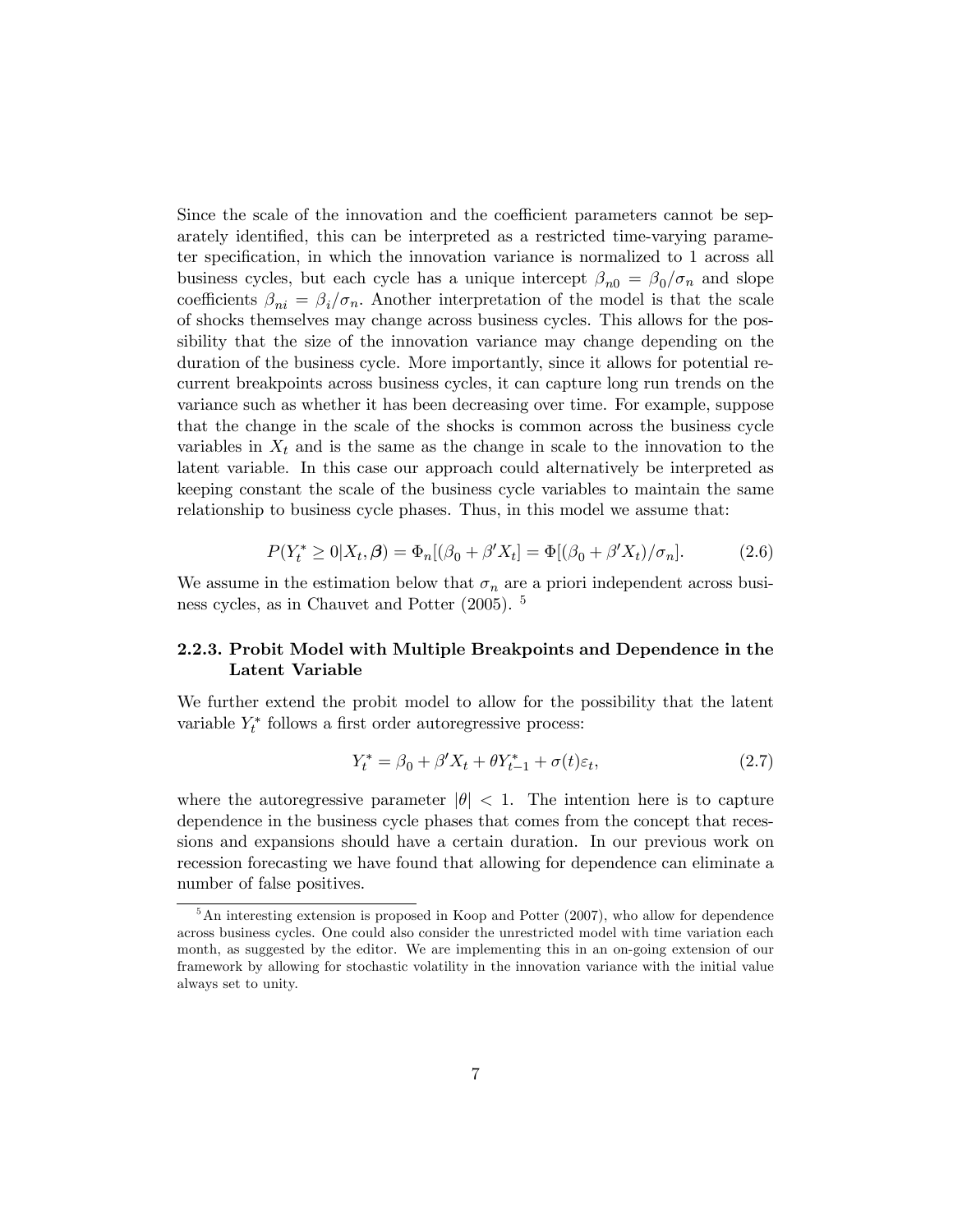# 2.2.4. Likelihood Function

The likelihood function for the most general model that consider recurrent breakpoints in the variances, a single breakpoint in the conditional mean, and autoregressive process for the latent variable is:

$$
\ell(Y^T | X_i^T, \beta, \{\sigma_n\}, \theta, y_0)
$$
\n
$$
= \prod_{n=1}^N \{ \prod_{t \in R_n} \Phi_n[\beta(\tau)' \mathbf{Z}_t(\tau) + \theta Y_{t-1}^*] \prod_{t \in E_n} (1 - \Phi_n[\beta(\tau)' \mathbf{Z}_t(\tau) + \theta Y_{t-1}^*]) \}.
$$
\n(2.8)

All of the other models considered are nested within this likelihood function with appropriate parameter restrictions.

# 2.2.5. Models Estimated

We estimate five different specifications:<sup>6</sup>

- 1. Model 1: Standard probit with no break;
- 2. Model 2: Probit model with a fixed break in 1984:01;
- 3. Model 3: Probit model with an endogenous break;
- 4. Model 4: Probit model with recurrent breaks business cycle specific variance;
- 5. Model 5: Probit model with recurrent breaks and autoregressive latent process.

#### 3. Estimation Method

We use Bayesian methods to evaluate the posterior properties of the probit specifications. The Bayesian techniques used have several advantages: the Gibbs sampler can be used to simulate the latent variable, which simplifies considerably the computation of the likelihood function and of Bayes factors used to compare the various models. This can be implemented using the Savage-Dickey Density ratio within the Gibbs sampler; the distributions over the probability predictions contain information on uncertainty regarding parameters, existence or location

 $6$ We opted not to estimate an model with an endogenous break in the conditional mean and multiple breaks with an autoregressive latent process because of the computational difficulties we encountered with Model 3.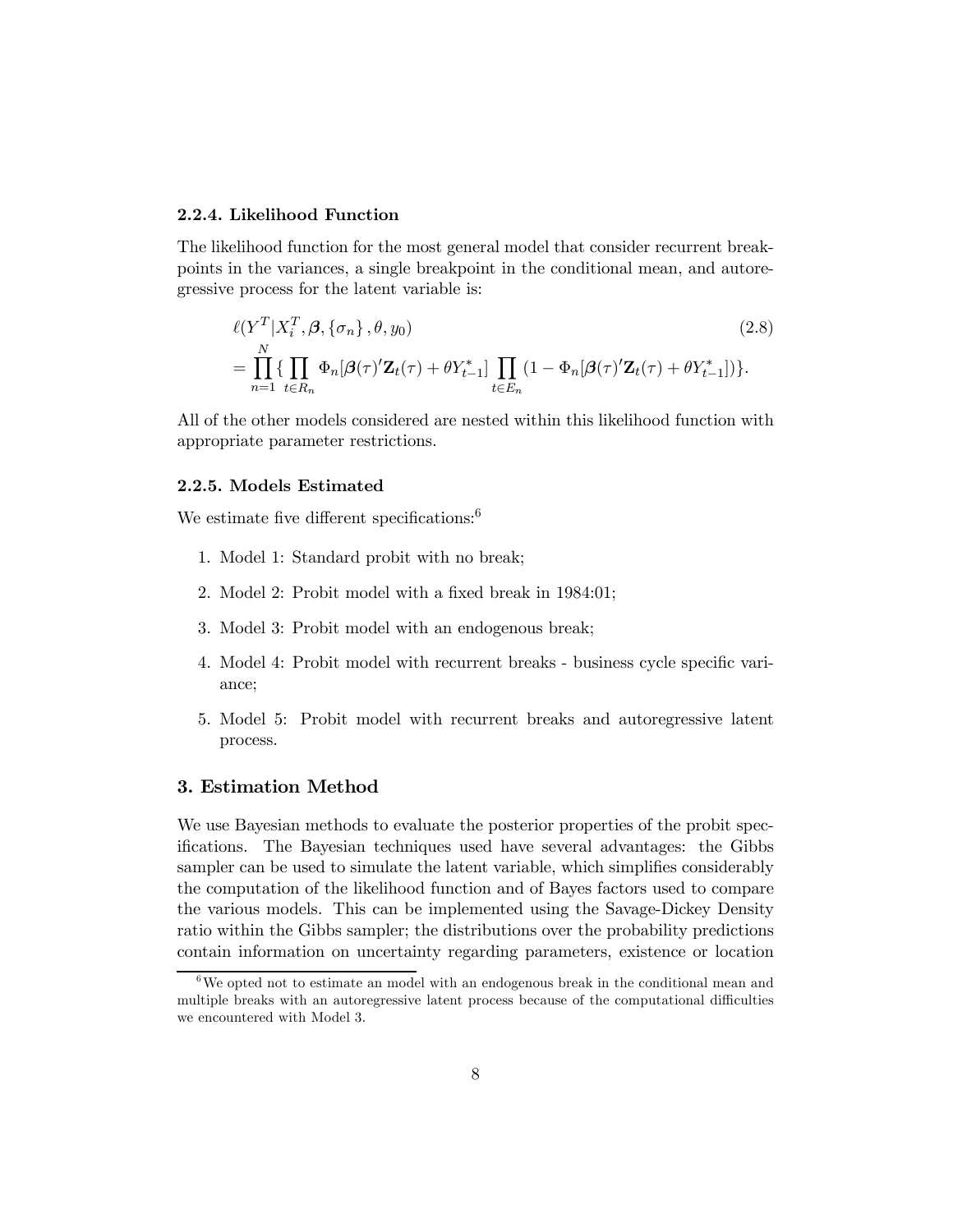of breakpoints, and over the most recent value of the latent variable. Latent variables determine the existence and location of the break. Conditional on the latent variable the model parameters are generated, while conditional on the parameters, the latent variable is generated. These simulations are repeated until an adequate sample is obtained from the posterior distributions.

#### 3.1. Models with a Single Breakpoint

For model 3, we assume that the prior on  $\beta(\tau)$  is identical and independent across different breakpoints. Since we need a non-diffuse prior in order to calculate the marginal likelihood, we assume that the prior distributions of  $\beta(\tau)$  are normal with mean  $\{\beta\}$  and variance **D**. The prior distribution  $\pi$  on  $\tau$  is assumed to be discrete uniform over support  $[t_1, t_2]$ .

The Gibbs sampler procedure generates draws of the latent  $Y_t^*$  conditional on a draw of  $\{\boldsymbol{\beta}(\tau), \tau\}$ . The sampler is:

- 1. Draw  $Y_t^* < 0$  by adding a draw from the truncated normal on  $(-\infty, -\mathbf{Z}_t(\tau)'\boldsymbol{\beta}(\tau))$ to  $\mathbf{Z}_t(\tau)' \boldsymbol{\beta}(\tau)$  if t is an expansion period.
- 2. Draw  $Y_t^* \geq 0$  by adding a draw from the truncated normal on  $(-\mathbf{Z}_t(\tau)'\boldsymbol{\beta}(\tau),\infty)$ to  $\mathbf{Z}_t(\tau)' \boldsymbol{\beta}(\tau)$  if t is a recession period.

Given this sequence of draws for  $Y_t^*$  we can then construct the marginal likelihood for each possible breakpoint. Defining  $\mathbf{Y}^* = [Y_1^*, \ldots, Y_T^*]'$  and  $\mathbf{Z}(\tau) =$  $[Z_1(\tau)', \ldots, Z_T(\tau)']$  we have:

$$
\label{eq:2.1} \begin{array}{rcl} f(\mathbf{Y}^*|\tau) & = & \left[\frac{\det(\overline{\mathbf{D}}^{-1}(\tau))}{\det(\underline{\mathbf{D}}^{-1})}\right]^{-0.5} \\ & & \times \exp\left[\begin{array}{cc} -0.5(vs^2+(\overline{\pmb\beta}(\tau)-\widehat{\pmb\beta}(\tau))\mathbf{Z}(\tau)'\mathbf{Z}(\tau)(\overline{\pmb\beta}(\tau)-\widehat{\pmb\beta}(\tau))'\\ & & +(\overline{\pmb\beta}(\tau)-\underline{\pmb\beta})\underline{\mathbf{D}}^{-1}(\overline{\pmb\beta}(\tau)-\underline{\pmb\beta})' \end{array}\right], \end{array}
$$

where  $vs^2 = (\mathbf{Y}^* - \mathbf{Z}(\tau)\hat{\boldsymbol{\beta}}(\tau))'(\mathbf{Y}^* - \mathbf{Z}(\tau)\hat{\boldsymbol{\beta}}(\tau))$  is the sum of the squared errors,  $\overline{\mathbf{D}}(\tau) = \left[\underline{\mathbf{D}}^{-1} + \mathbf{Z}(\tau)' \mathbf{Z}(\tau)\right]^{-1}$  is the posterior variance,  $\overline{\beta}(\tau) = \overline{\mathbf{D}}(\tau) \left[\underline{\mathbf{D}}^{-1}\boldsymbol{\beta} + \mathbf{Z}(\tau)' \mathbf{Y}^*\right]$ is the posterior mean, and  $\hat{\boldsymbol{\beta}}(\tau) = [\mathbf{Z}(\tau)' \mathbf{Z}(\tau)]^{-1} \mathbf{Z}(\tau)' \mathbf{Y}^*$  is the ordinary least squares estimator.

We find the marginal likelihood for each potential breakpoint  $\tau$ , and then draw a new value of  $\tau$  from the probability mass function:

$$
\frac{f(\tau|\mathbf{Y}^*)}{\sum_{\tau=t_1}^{t_2} f(\tau|\mathbf{Y}^*)}.
$$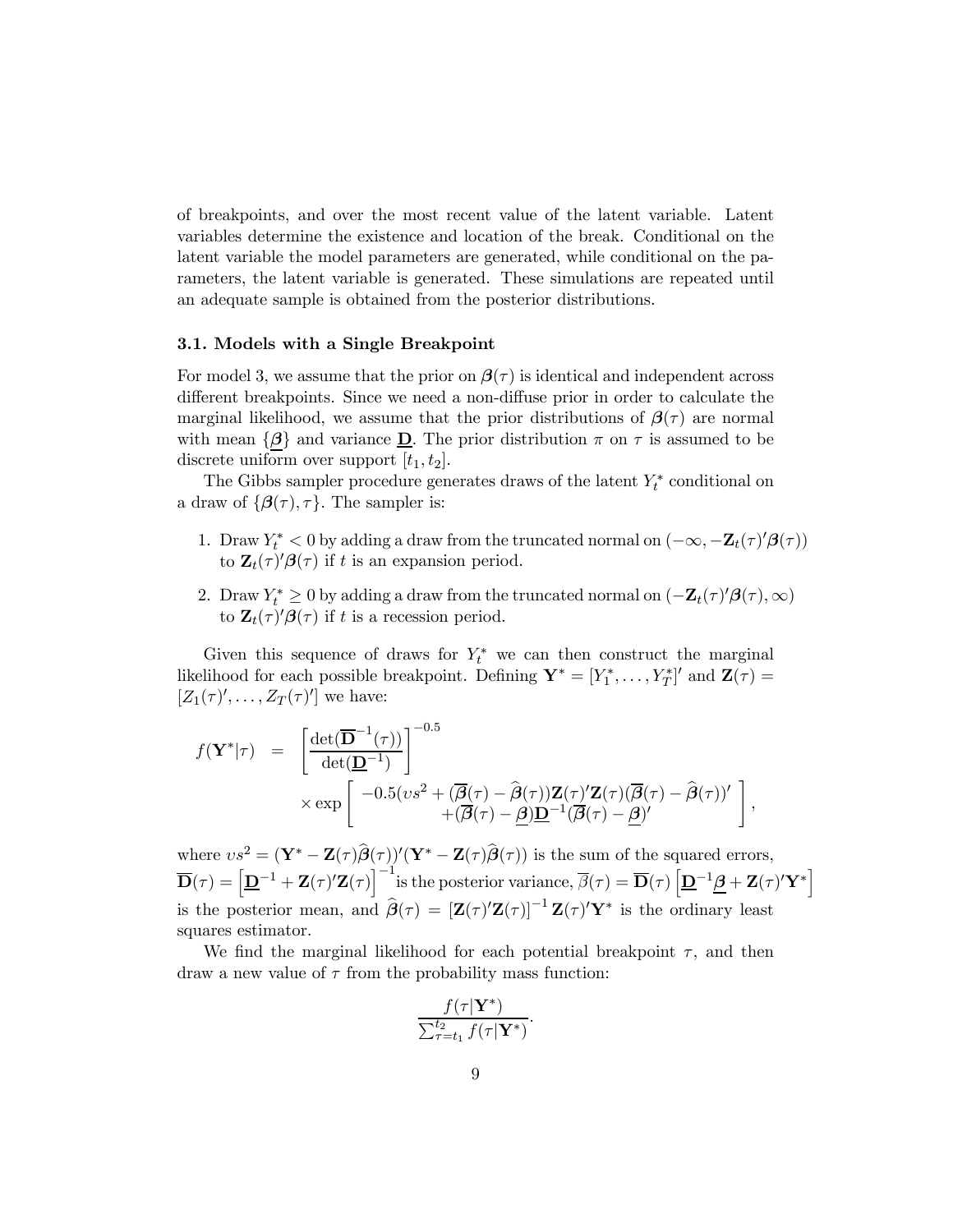Given the draw of  $\tau$ , we draw  $\mathcal{B}(\tau)$  from the normal distribution with mean  $\overline{\mathcal{B}}(\tau)$ and variance  $\overline{\mathbf{D}}(\tau)$ .

# 3.2. Models with Recurrent Breakpoints

The model with an autoregressive process requires multiple integration over the unobserved lagged variable. We use the Gibbs sampler to evaluate the likelihood function as described below.<sup>7</sup>

#### 3.2.1. Obtaining Draws of the Latent Variable

The Gibbs sampler starts by generating draws of the latent  $Y_t^*$  conditional on  $(\beta_0, \beta, \{\sigma_n\}, \theta)$  and the observed coincident variables. Let  $X_t' \mathbf{\beta} = \beta_0 + \beta' X_t$ . If  $\theta = 0$ , then the sampler would have the following simple form:

- 1. Draw  $\varepsilon_t$  from the truncated normal on  $(-\infty, -X_t'\mathcal{B}/\sigma_n)$  if t is an expansion period of business cycle  $n$ .
- 2. Draw  $\varepsilon_t$  from the truncated normal on  $[-X_t'\beta/\sigma_n,\infty)$  if t is a recession period of business cycle n.

The lagged value of the latent variable in the conditional mean makes the sampler more complex. Consider first generating the last value in the observed sample,  $Y_T^*$ . If we could condition on a value for  $Y_{T-1}^*$ , then we could use the steps above by redefining  $X'_T\beta = \beta_0 + \beta'X_{iT} + \theta Y^*_{T-1}$ . This would generate a draw of the last period value of the latent variable. With this 'new' value of  $Y^*$  and the 'old' value of  $Y_{T-2}^*$ , we can use the *a priori* joint normality of the underlying latent variable model to form a conditional normal distribution for  $Y_{T-1}^*$ . The exact form of this distribution depends on an assumption about the initial value  $Y_0^*$ . We simplify the analysis by assuming that  $Y_0^* = \beta_0 + \beta' X_{i0} = 0$ . Then, as shown in the appendix, we have a priori the conditional normal distribution with mean:<sup>8</sup>

$$
\widetilde{X}_{T-1} + \theta \begin{bmatrix} V(\widetilde{Y}_{T-1}) \\ V(\widetilde{Y}_{T-2}) \end{bmatrix} \begin{bmatrix} V(\widetilde{Y}_{T}) & \theta^2 V(\widetilde{Y}_{T-2}) \\ \theta^2 V(\widetilde{Y}_{T-2}) & V(\widetilde{Y}_{T-2}) \end{bmatrix}^{-1} \begin{bmatrix} Y_{T}^{*} - \widetilde{X}_{T} \\ Y_{T-2}^{*} - \widetilde{X}_{T-2} \end{bmatrix},
$$

<sup>&</sup>lt;sup>7</sup>Geweke (1999) and Chib (2001) are seminal work on modern Bayesian computational techniques. These papers, their reference to earlier work, as well as Dueker (1999, 2001) are closely related to the techniques we use to estimate the models here and in Chauvet and Potter (2002, 2005).

<sup>&</sup>lt;sup>8</sup>Dueker (1999) derives this conditional distribution using an alternative representation. Our choice of this representation is based on the fact that it shows directly the dependence on the history of the coincident variables and the business cycle specific variances.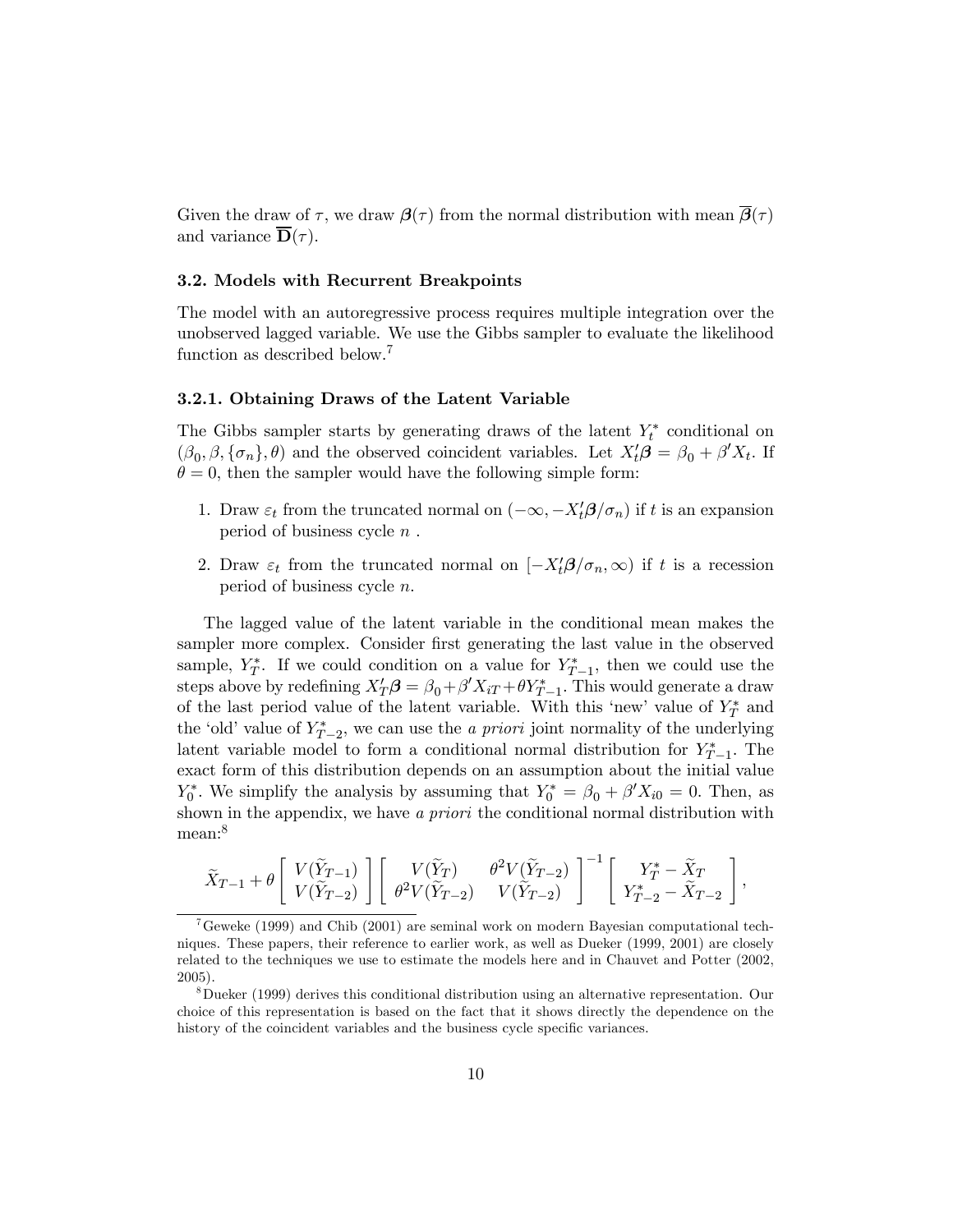and variance:

$$
V(\widetilde{Y}_{T-1}) - \theta^2 \begin{bmatrix} V(\widetilde{Y}_{T-1}) \\ V(\widetilde{Y}_{T-2}) \end{bmatrix} \begin{bmatrix} V(\widetilde{Y}_{T}) & \theta^2 V(\widetilde{Y}_{T-2}) \\ \theta^2 V(\widetilde{Y}_{T-2}) & V(\widetilde{Y}_{T-2}) \end{bmatrix}^{-1} \begin{bmatrix} V(\widetilde{Y}_{T-1}) \\ V(\widetilde{Y}_{T-2}) \end{bmatrix}',
$$

where

$$
V(\widetilde{Y}_t) = \sum_{s=0}^{t-1} \theta^{2s} \sigma^2(t-s)
$$

and

$$
\tilde{X}_t = \sum_{s=0}^{t-1} \theta^s X_{t-s}' \pmb{\beta}.
$$

Hence, we draw from the appropriate truncated normal above to obtain a new draw of  $Y_{T-1}^*$ . This procedure is repeated until we get to the initial observation period. The value of  $Y_1^*$  is drawn in a similar manner to  $Y_T^*$ , by conditioning on the new draw of  $Y_2^*$ . However, this value has a different form, since its mean is given by:

$$
X_1'\boldsymbol{\beta}+\frac{\theta\sigma^2(1)}{\sigma^2(1)+\theta^2\sigma^2(2)}\left(Y_2^*-\tilde X_2'\right),
$$

and variance by:

$$
\sigma^2(1) - \frac{\theta^2 \sigma^4(1)}{\sigma^2(1) + \theta^2 \sigma^2(2)}.
$$

#### 3.2.2. Obtaining Draws of the Model Parameters

Once obtained the sequence of draws for  ${Y<sub>t</sub><sup>*</sup>},$  we can then generate draws of the parameters  $(\beta, {\{\sigma_n\}}, \theta)$ . We use as priors the normal and gamma distributions, which generate simple conditional distributions for the posterior. We assume that the parameters of the conditional mean  $\beta$  are a priori bivariate normal with mean vector  $\mu(\boldsymbol{\beta})$  and variance matrix  $V(\boldsymbol{\beta})$ . In addition, the autoregressive parameter  $\theta$  is assumed to have an a priori truncated normal on  $(-1, 1)$  with mean  $\mu(\theta)$ and variance  $V(\underline{\theta})$  independent of  $\beta$ . Finally the  $N-1$  variance parameters are assumed to be a priori independent with identical inverted gamma distributions.

For a draw of  $\beta$ , define the time series  $W_t^{\beta} = (Y_t^* - \theta Y_{t-1}^*)$ . Then, conditional on  $({Y<sub>t</sub><sup>*</sup>}, {\sigma<sub>n</sub>}, \theta)$ , the parameters  $\boldsymbol{\beta}$  are obtained from a normal distribution with variance matrix:

$$
V(\overline{\boldsymbol{\beta}}) = \left[ V(\underline{\boldsymbol{\beta}})^{-1} + \sum_{t=1}^{T} X_t X_t' / \sigma^2(t) \right]^{-1},
$$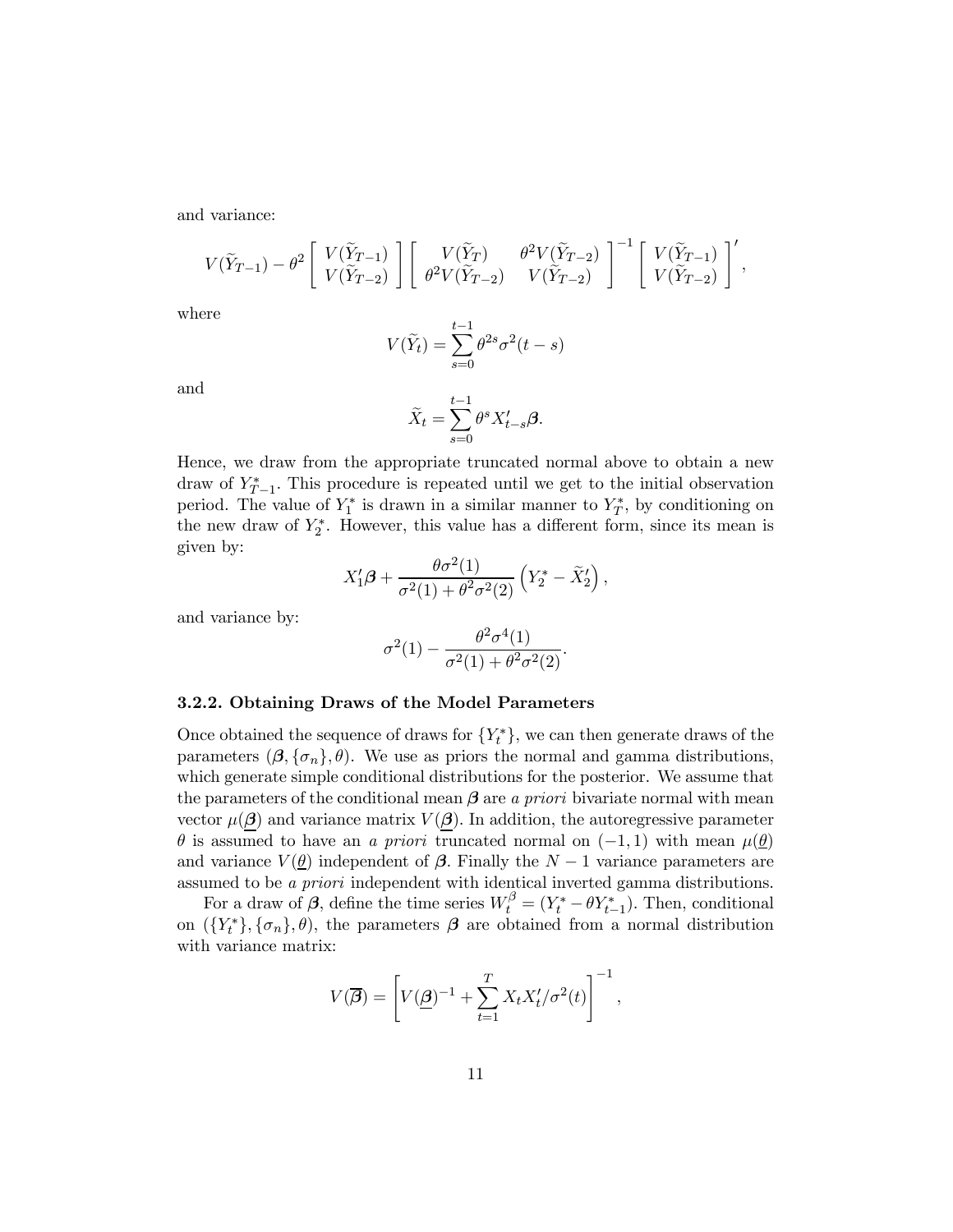and mean vector:

$$
\mu(\overline{\boldsymbol{\beta}}) = V(\overline{\boldsymbol{\beta}}) \left[ V(\underline{\boldsymbol{\beta}})^{-1} \mu(\underline{\boldsymbol{\beta}}) + \sum_{t=1}^{T} X_t W_t^{\beta} / \sigma^2(t) \right].
$$

For a draw of  $\theta$ , define the time series  $W_t^{\theta} = (Y_t^* - X_t^{\prime} \theta)$ . Then, conditional on  $({Y<sub>t</sub><sup>*</sup>}, {\sigma<sub>n</sub>}, \beta)$  a potential draw for  $\theta$  is from a normal distribution with variance:

$$
V(\overline{\theta}) = \left[ V(\underline{\theta})^{-1} + \sum_{t=1}^{T} Y_{t-1}^{*2} / \sigma^2(t) \right]^{-1},
$$

and mean:

$$
\mu(\overline{\theta}) = V(\overline{\theta}) \left[ V(\underline{\theta})^{-1} \mu(\underline{\theta}) + \sum_{t=1}^T Y_{t-1}^* W_t^{\beta} / \sigma^2(t) \right].
$$

We keep generating draws until the stationary condition is satisfied.

For draws of  $\{\sigma_n\}$ , we assume that the prior distributions are independent inverted gammas with identical degrees of freedom  $\underline{\nu}$  and scale  $\underline{\nu} s^2$ . Hence, the prior mean is  $\nu s^2/(\nu-2)$ . The prior parameters are then updated for the business cycle  $n \geq 2$  by:

$$
\overline{\nu}_n = \underline{\nu} + t_n - t_{n-1}
$$
  
\n
$$
\overline{\nu s}_n^2 = \underline{\nu s}^2 + \sum_{t=t_{n-1}+1}^{t_n} (Y_t^* - X_t' \boldsymbol{\beta} - \theta Y_{t-1}^*)^2.
$$

#### 3.3. Evaluating Different Models

As discussed above we can calculate Bayes factor for the different models by the Savage Dickey Density Ratio since the likelihood functions are nested (see Koop and Potter 1999).<sup>9</sup> The Bayes factor gives information on how well each model fits over the observed sample. Its advantages over the likelihood ratio lie on how it deals with nuisance parameters and averages over possible parameter values. These advantages are especially important in assessing whether to choose a model with breaks over one without, although for the purposes of monitoring a particular phase of the business cycle it is perhaps more important to consider measures of predictive performance. This latter point is particularly relevant for model 2, for which the evidence collected by the Bayes factor before 1984 is irrelevant to any current prediction or monitoring problem.

<sup>9</sup>An earlier version of the paper contained details on the calculations of Bayes Factors for these models.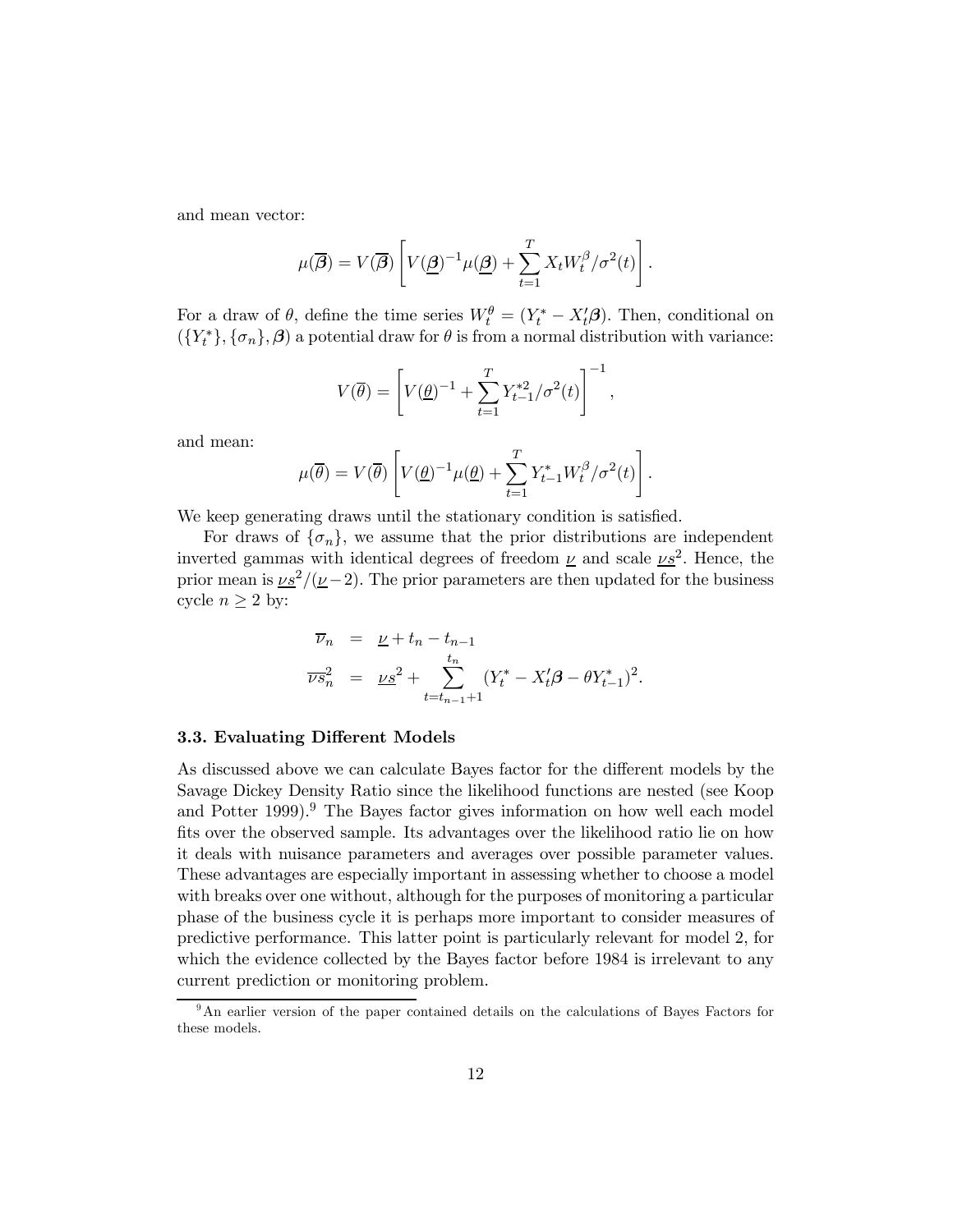# 4. Empirical Results

We consider five specifications of the probit model as described in section 2.2.5. First, we estimate the probit models under the assumption of no structural breaks using both maximum likelihood methods and the Gibbs sampler. We then start the sampler from the maximum likelihood estimator. For the Gibbs sampler we use 100, 000 iterations, but calculate the posterior properties only after 10, 000 draws (i.e., we use 90, 000 iterations to estimate the probit models). Next, we fix a breakpoint in the conditional mean of the probit model in January 1984, based on the evidence of increased stability in the U.S. economy from this date onwards, as documented by several authors. Third, we consider estimating the breakpoint endogenously. Fourth, we allow for the possibility of recurrent breaks in the variance of the model across business cycles. Finally, we consider a version of the probit model with changing variance and autocorrelated latent variable.<sup>10</sup>

# 4.1. Priors

Although the influence of the prior is very minor given the sample size, we give to the standard probit model 1 the advantage of a prior centered at its maximum likelihood estimator. For all models we assume that the prior variance of  $\beta$  is the identity matrix  $(\beta(\tau))$  for models 2 and 3) and the prior mean is the maximum likelihood estimate from the benchmark model 1, which assumes unit varince, no breaks, and no autoregressive component. This choice has no effect on the results (as we have almost 600 observations). In addition, it simplifies the calculation of the Bayes factors and is preferable to a prior that centered  $\beta$  at zero, which would imply no knowledge that we are using business cycle variables. It also implicitly favors the simplest model as its prior is aligned with the maximum likelihood estimates. With respect to the prior for  $\tau$ , all possible datapoints could be used since we are assuming informative priors. However, we decided to keep a minimum of 10% of the data in each regime, eliminating a proportion of the endpoints. Notice that this sample still allows for the possibility of a break after the last business cycle trough of November 2001. It is important to note that by imposing a breakpoint in Model 2 we are effectively estimating it using two different samples. This provides a benchmark for the endogenous approach proposed. We could have made as the breakpoint the start of the 1980s expansion, but we decided to use the standard finding in the literature of a break in early 1984. Finally, the prior for the autoregressive parameter  $\theta$  is assumed to be a

 $10$ <sup>10</sup>The computation time for the endogenous break model 3 is around 10 hours, whereas it takes only 2 hours for the most complicated model 5.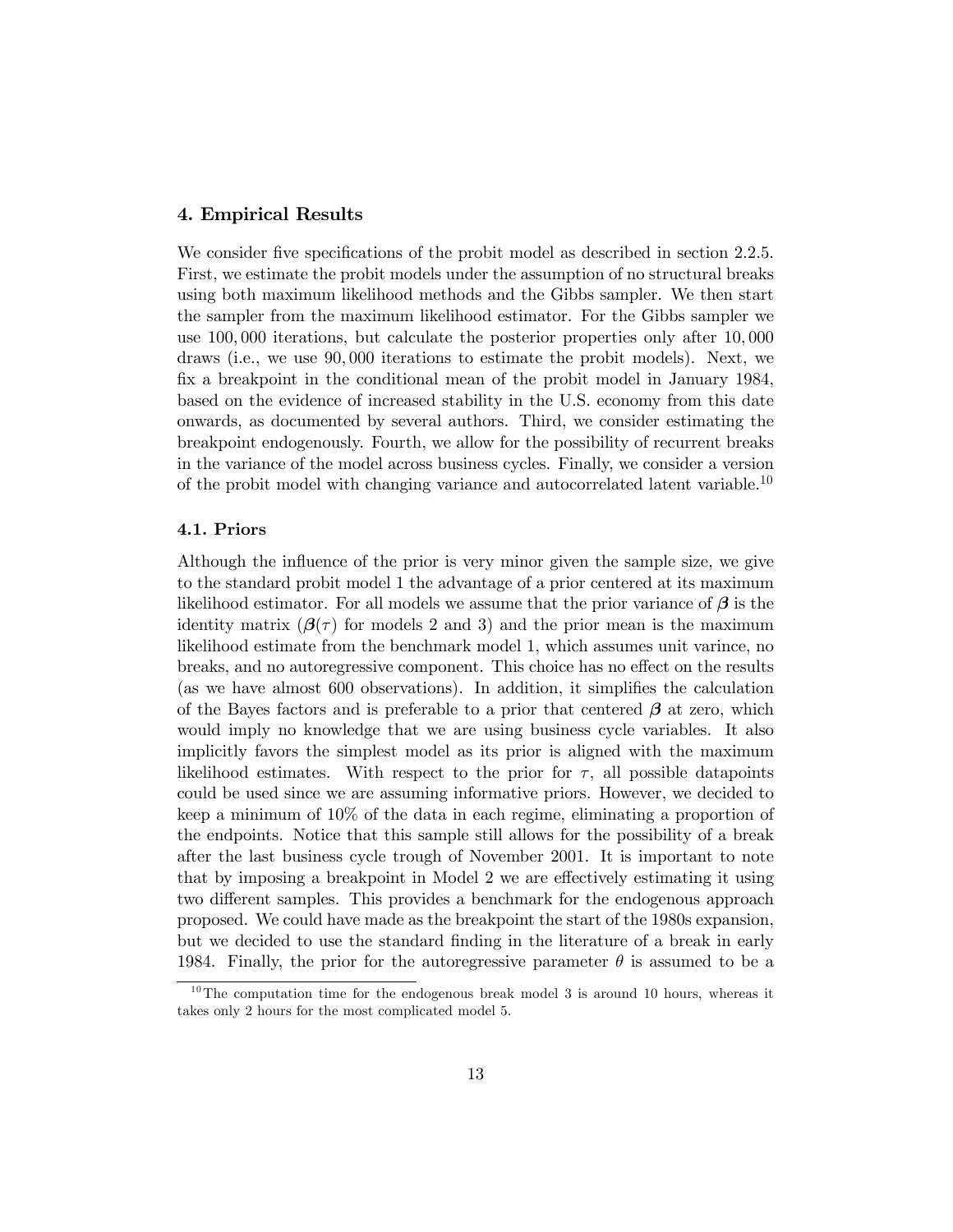truncated standard normal on  $(-1, 1)$ , and the prior for the business cycle specific variances in models 4 and 5 is centered at 1 with diffuse degrees of freedom equal to 3.

#### 4.2. Data

Based on the seminal work of Burns and Mitchell (1946), the NBER Business Cycle Dating Committee considers four main monthly indicators in determining business cycle chronology: industrial production (Production), real manufacturing and trade sales (Sales), real personal income less transfer payments (Income), and employees on nonagricultural payroll (Employment). We use the same coincident variables as the NBER except for employment. We follow Chauvet (1998) and Chauvet and Hamilton (2005) in using instead civilian labor force in nonagricultural industries (TCE) rather than employees on nonagricultural payrolls (ENAP) as used by the NBER. ENAP is based on a survey of business establishments, whereas TCE is based on a survey among households. These two employment series have generally moved together, with some minor differences around business cycle turning points. Although the revised ENAP may reflect better labor conditions ex-post, its performance in capturing real time cyclical changes in the economy is weaker compared to the household survey (TCE). In fact, ENAP tends to lag business cycle in real time, whereas TCE coincides with business cycle phases and calls turning points a lot faster, which will be an important feature in the analysis of the probability of a recession in our endpoint.

All series are transformed as 100 times their log first difference and the sample available is from February 1959 to October 2007.

#### 4.3. Results

Table 1 reports the posterior means of the coefficients for the five models considered. The results indicate a significant relationship between a decrease in the coincident variables and the probability of a recession.

The coefficients in models 2 and 3 are substantially different before and after break. In particular, the post-break parameters are a lot higher in absolute values. Recall that since the scale of the innovation and the coefficient parameters  $\beta$  are not separately identified (i.e,  $\beta^{\tau_0} = \beta/\sigma_{\tau_0}$  and  $\beta^{\tau_1} = \beta/\sigma_{\tau_1}$ ), this could possibly be reflecting the fact that the innovation variance has decreased since the break. The coefficients from model 1 are roughly an average of the coefficients for the periods pre and post break in models 2 and 3. Nevertheless, the results from models 1, 2, and 3 differ in several ways.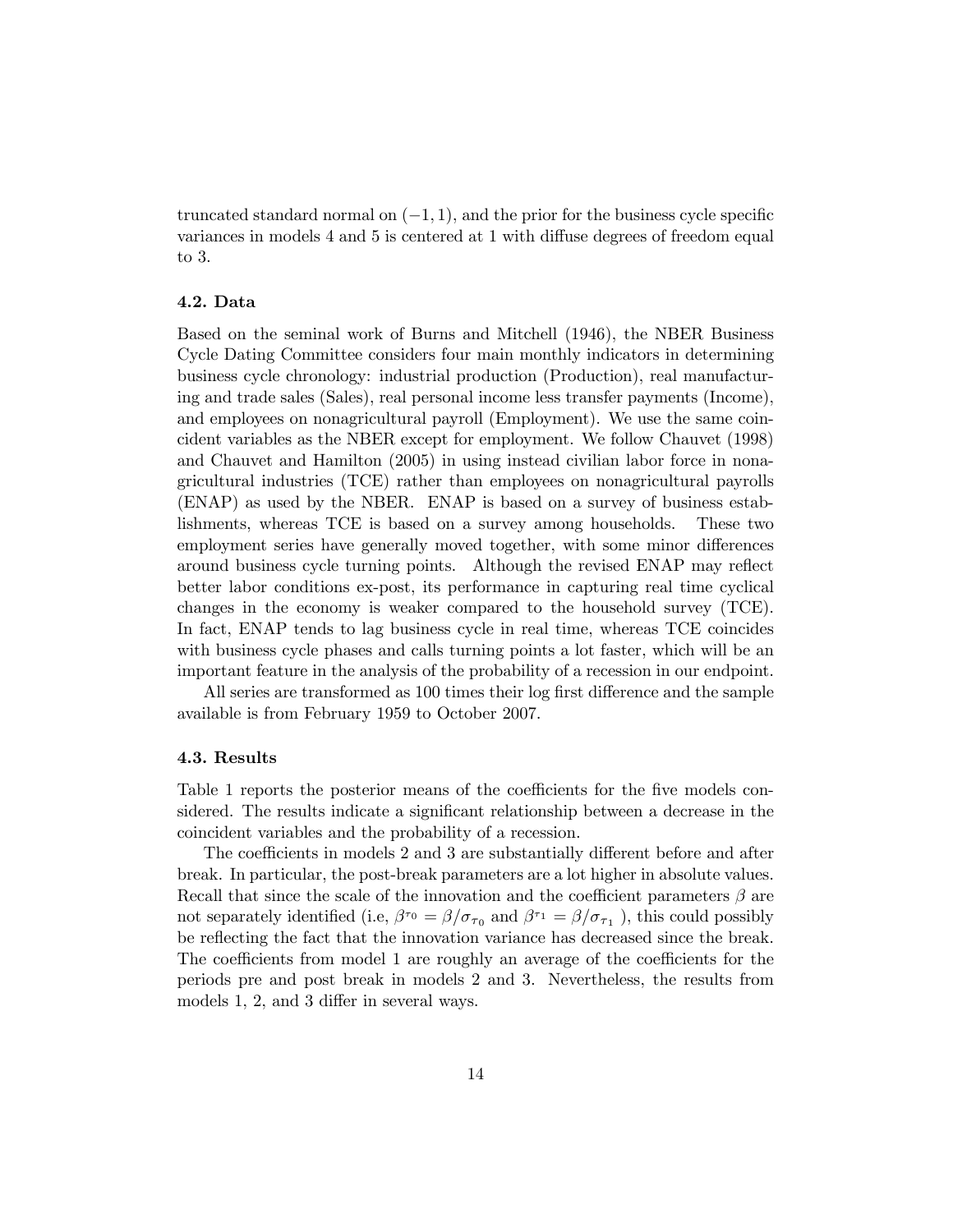First, we find strong evidence of the existence of a structural break in the relationship between the monthly coincident series and the business cycle with the natural log of the Bayes factor equals to  $-295.5$  (model 3 vs model 1). However, even with 90, 000 iterations the Bayes factor is not precisely estimated, which suggests uncertainty regarding the location of the breakpoint. Figure 1 plots the posterior break probability obtained from model 3, which endogenously estimates the breakpoint. In contrast to previous studies that find a break in 1984 in the volatility of GDP and other macroeconomic series, we find that the change in the relationship between the coincident series and the business cycle phase indicator occurred between 1977 and 1982. Thus, fixing a breakpoint in 1984 as in model 2 is not appropriate for monitoring business cycles with the series studied, even though we know it captures the decline in variation in many business cycle variables including the covariates used in our study. In addition, the spanning of the posterior distribution of the probabilities of a break over five years indicates considerable uncertainty about its exact location.

The posterior means of the conditional mean parameters from models 4 and 5 can not be directly compared to the others since they assume changing variance across business cycles and, in the case of model 5, an autoregressive component is also included. Table 1 shows the different values obtained for the variance across the six complete business cycles in the sample for these models. The estimated variances reflect similar findings across different business cycles, with the highest value occurring in the business cycle between 1975 and 1980, which is four times the average variance. This corresponds to a period in which the economy experienced high inflation, an oil shock, and the Federal Reserve changed its operating procedures (between 1979-1982). Notice that this is also the period for which model 3 indicates a structural break. However, the Bayes factor strongly favors recurrent breaks (model 4) over a single endogenous break (model 3), with  $lnBF = -29.4$ . Using Jeffrey's (1961) rule, the factors indicate a decisive evidence against the null. $^{11}$ 

On the other hand, the variances with lowest values are associated with the long expansions of the 1960s, 1980s, 1990s, and 2000s. An interesting feature shown in the business cycle specific variance models is that the innovation variance shows a declining trend over time, especially since 1982. In fact, apart from the volatile time during the 1975-1980 business cycle, the variance has been decreasing since the beginning of the sample. Thus, imposing constant variance

<sup>&</sup>lt;sup>11</sup> Jeffrey's rule assesses evidence against the null as follows:  $lnBF > 0$  evidence supports null;  $-1.15 < lnBF < 0$  very slight evidence against null;  $-2.3 < lnBF < -1.15$  slight evidence against the null;  $-4.6 < lnBF < -2.3$  strong to very strong evidence against the null;  $lnBF < -4.6$  decisive evidence against null.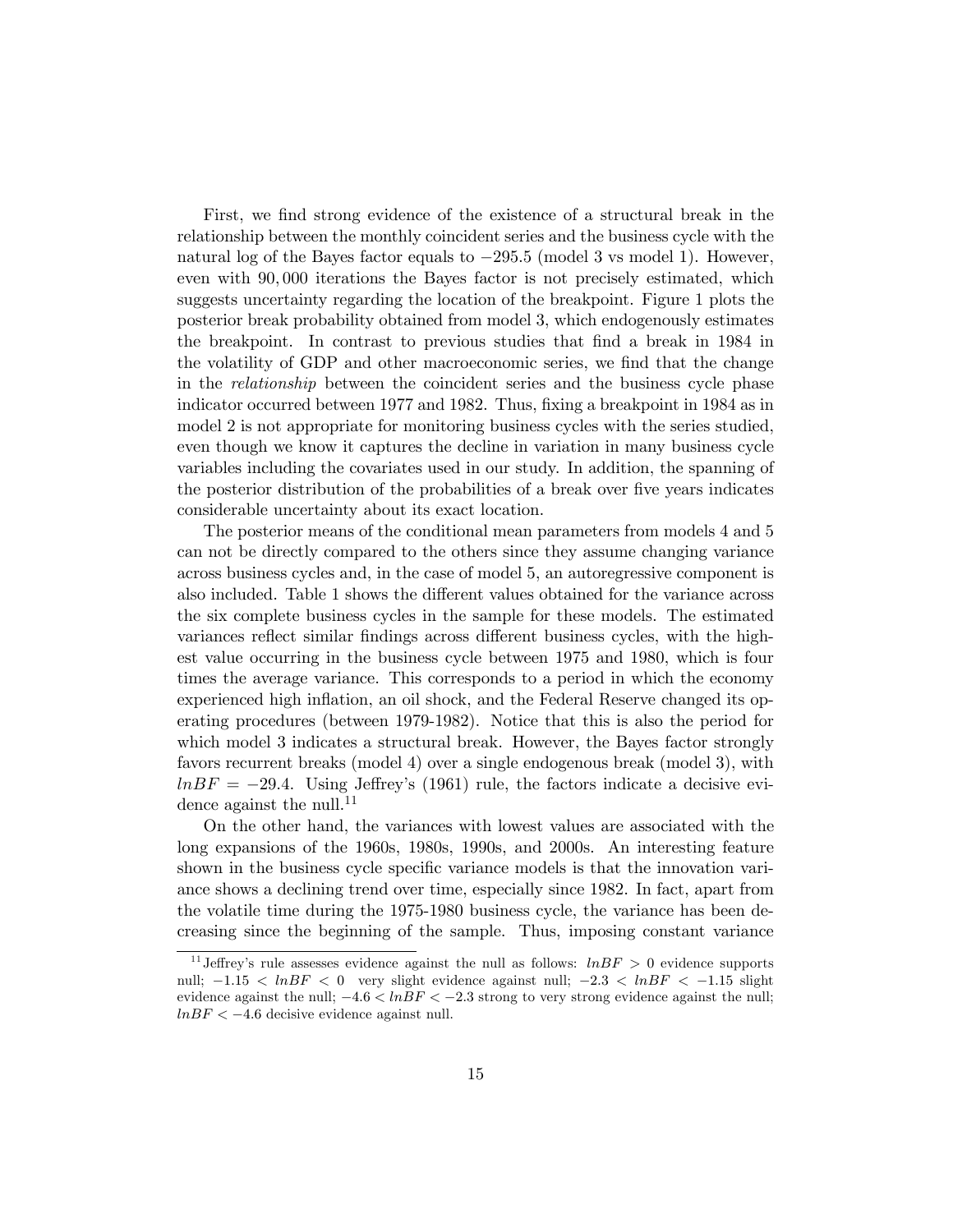across business cycles can be misleading.

The consideration of recurrent shifts is important as the parameters change considerably as shown in Table 1. In addition, where the break occurs is important in determining the probabilities of recession. In particular, the uncertainty over the breakpoints implies very different signal to noise ratio regarding prediction of recessions. The posterior mean of the probabilities of recession for the probit models is given by  $\Phi(.)$  for draws of the parameters, and is plotted in Figure 2 (full sample) and Figure 3 (last two decades). The probabilities consistently rise before each of the seven recessions in the sample as dated by the NBER. However, there are marked differences among the signal to noise ratios of each model. Although the probabilities are somewhat similar in the first part of the sample across models 1, 2, and 3, the specifications assuming a known or endogenous breakpoint obtain different predictions. Model 1 is noisy during expansions and signals recessions with relatively low probability values. On the other hand, the performance of model 3 with endogenous break is better than the simpler versions. This is also the case for models 4 and 5 compared to the other models, which show a much clearer dichotomy between recessions and expansions and, therefore, less uncertainty regarding interpretation of these probabilities.

This evidence is formalized in Table 3, which reports the predictive ability of the models in correctly signaling recessions and expansions with a cutoff of 50% (classification table). It is important to note that this is not a pseudo real time exercise since we use full sample estimates and, perhaps more importantly, we do not use the vintage of the data available to analysts during these periods. With these caveats it can be seen that all models show good performance in predicting expansions with specificity (percentage of correct expansion predictions) of 97% and above. The best performance is obtained for model 4 with a rate of 99.6%, followed by model 5, with 99.4%. Model 5 has an additional advantage since the autoregressive latent variable is found using the whole sample information. Nevertheless, its ex-post classification ability is very impressive.

Expansion phases are long in the U.S. while recessions are short and abrupt events, with a minimum duration of 6 months<sup>12</sup> and a maximum length of 16 months, which occurred in 1982. On the other hand, expansions have a minium duration of one year and an average length of 57 months in the sample studied. The duration of these phases makes it easier to correctly predict expansions than recessions. Consequently, the ability to predict recessions is more variable across specifications. Model 1 exhibits the worst sensitivity performance (percentage of correct recession predictions), with a rate of 29%. The consideration of a

 $12$ The NBER defines recession as a broad contraction of the economy with a minimum duration of 6 months.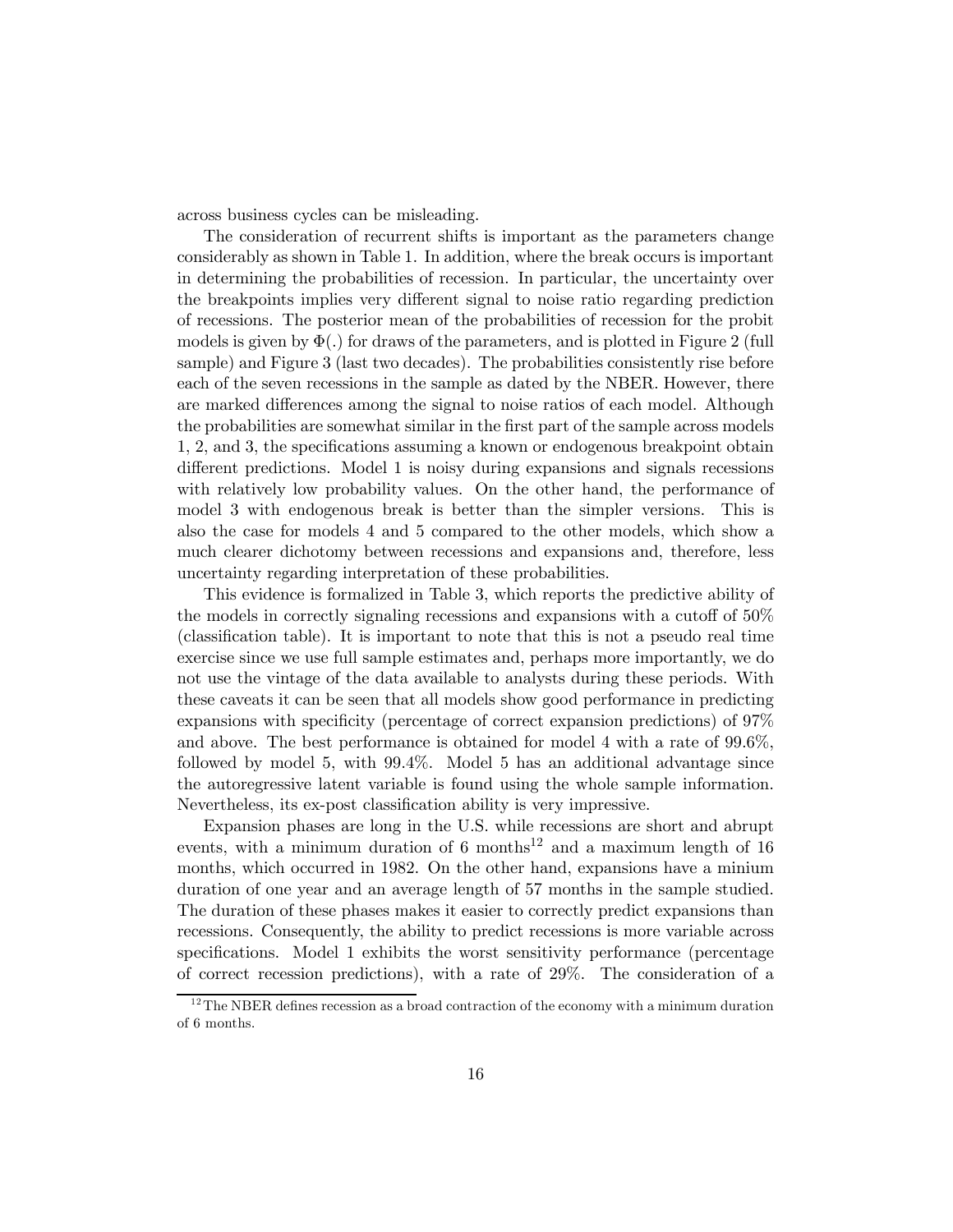breakpoint increases substantially the sensitivity of models 2 and 3 compared to model 1, with a rate of 40% and 45%, respectively. Note that endogenously estimating the breakpoint improves the ability of the model to predict recessions compared to imposing a fixed breakdate in 1984.

Finally, the models with recurrent breaks across business cycles are the ones that present the best performance in predicting recessions. The sensitivity of model 4 is 71%, and of model 5 is 84%. We also compare the predictive ability of the specifications with a naive model that assumes constant probability. The total percentage gain of model 1 over the naive model is only 18%, while it is 22% for model 2, and 30% for model 3. Once again, models 4 and 5 display far superior performance than the other models with an overall percentage gain over the naive model of 68% and 80%, respectively. These numbers are impressive and indicate the importance of considering recurrent breaks for improving the predictive performance in the probit models.

From the evidence above, the specification that considers both business cyclespecific variance and autoregressive parameter (model 5) is the one with better sensitivity and percentage gain. Figures 2 and 3 show that the posterior mean probabilities of recession for this model are very smooth, with very low noise during expansions. Note that although the probabilities consistently increase above 70% during each recession in the sample, the model tends to oversmooth the signals at the beginning of recessions (i.e. peaks) yielding delayed recession calls. Table 3 shows the lead and lag signals of recessions for the alternative specifications. Model 5 is the one with worst performance, consistently calling recessions with delays longer than models 2, 3, and 4. Under this criterion, model 4 is the one with best overall ability to timely signal recessions. This is also confirmed by Yates' (1982) decomposition in Table 4, which shows that model 4 has the highest accuracy rate (lowest mean squared error).

#### 4.3.1. Current Recession Probabilities

The last observation available as of December 2007 (when this article was originally written) was for October 2007. Over the early fall of 2007 the perception that the US might have been entering a recession increased considerably. The probability of recession for October 2007 is 39% for model 1 and 37% for model 3. This probability is even higher for model 2, 54%, which indicates the beginning of a recession under a cutoff of 0.5. However, model 4 indicates a much smaller probability for this month,  $22\%$  and for model 5 this probability is only 1%. Given the different performance of the alternative models in correctly and timely signalling a recession, the posterior probabilities do not give much infor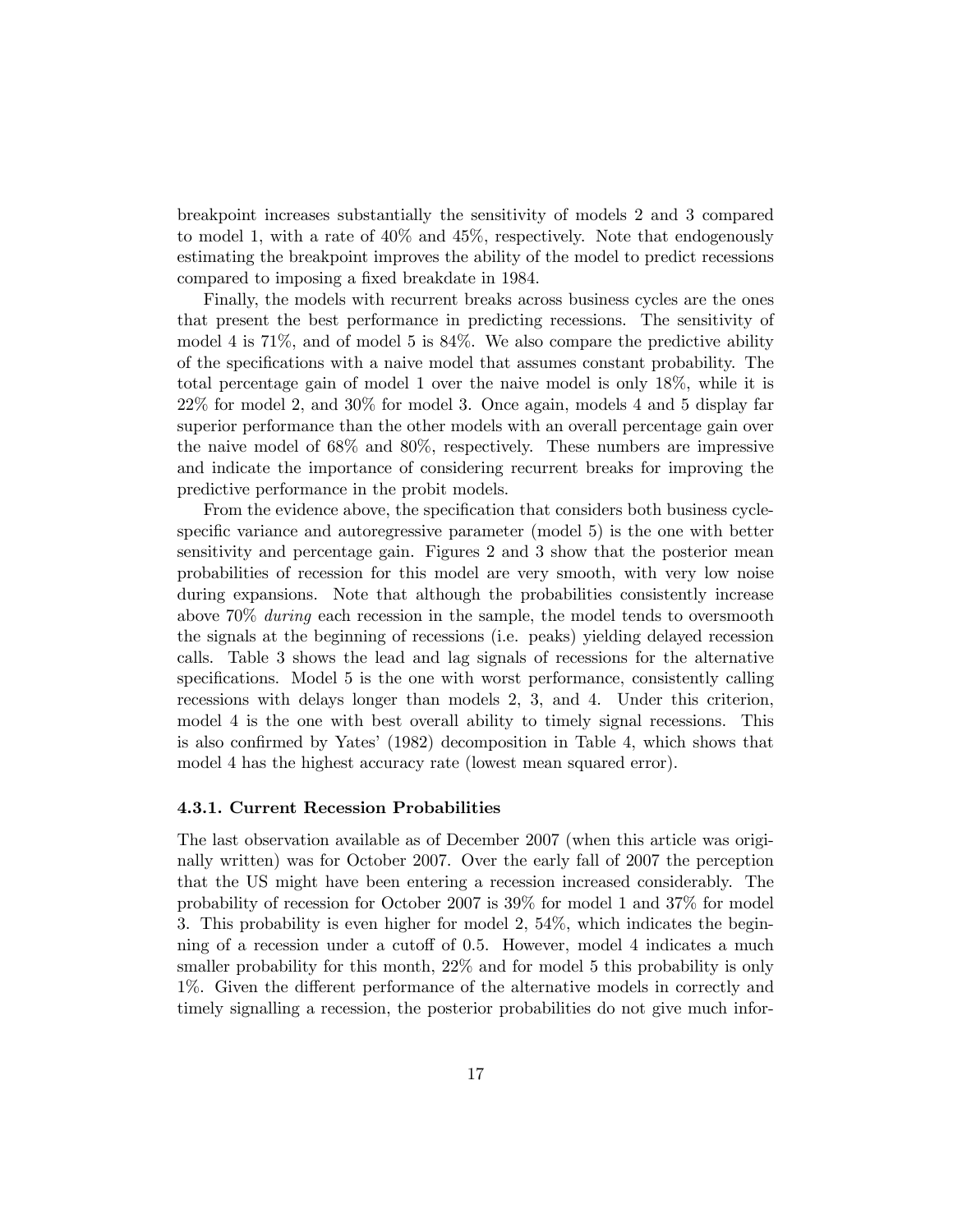mation on the uncertainty regarding these values. Figure 4 shows the posterior cumulative distribution function of the probability of a recession state in October 2007. Under the assumption of a break in 1984 (model 2), 95% of the posterior on the probability of recession is between 0.3 and 0.7, while if one assumes recurrent breaks (model 4), 95% of the posterior on the probability of a recession is between 0.02 and 0.28. That is, the uncertainty regarding the recession probability decreases substantially when taking into account business cycle-specific variances in model 4. For model 5, 95% of the posterior on the probability of a recession is between 0 and 0.01, but given its delay in calling recessions, the results from model 4 are more reliable based on previous performance.<sup>13</sup>

When the models are re-estimated using data up to December 2007, the conclusion regarding the predictive ability of model 4 is reinforced. The probabilities of recession from all the other models decrease substantially in November and show only a slight increase in December (Figure 5). The probability of recession from Model 5 is very close to zero. On the other hand, the probability of recession from Model 4 increases substantially, giving stronger signals of a recession state in December.<sup>14</sup>

# 5. Conclusions

This paper extends a standard probit specification for monitoring business cycles to account for the possibility of single breakpoint or recurrent shifts and serially correlated errors. A Gibbs sampling algorithm is used for estimating the effects of breaks on the estimated probability of recession.

We find strong evidence of the existence of a break in the relationship between the monthly coincident series and the business cycle. However, the results suggest considerable uncertainty about its exact location and gives support to the assumption of recurrent breaks. This is confirmed by the Bayes factor and the superior classification performance of models that allow for recurrent shifts in the innovation variance. The recession probabilities for these models provide a clearer classification of the business cycle into expansion and recession periods, and superior performance in the ability to correctly call recessions and to avoid false recession signals in-sample. The results indicate the importance of considering recurrent breaks for monitoring business cycles.

 $13$ The low probabilities of recession from models 4 and 5 are in agreement with Feldstein's statement that the economy was not in a recession in October or November 2007 (Feldstein, December 2007)

 $14$ Note that the models examined do not have information on the probability of a recession from December 2007 on, since they are devised to monitor current economic conditions as they only use coincident (not leading) variables.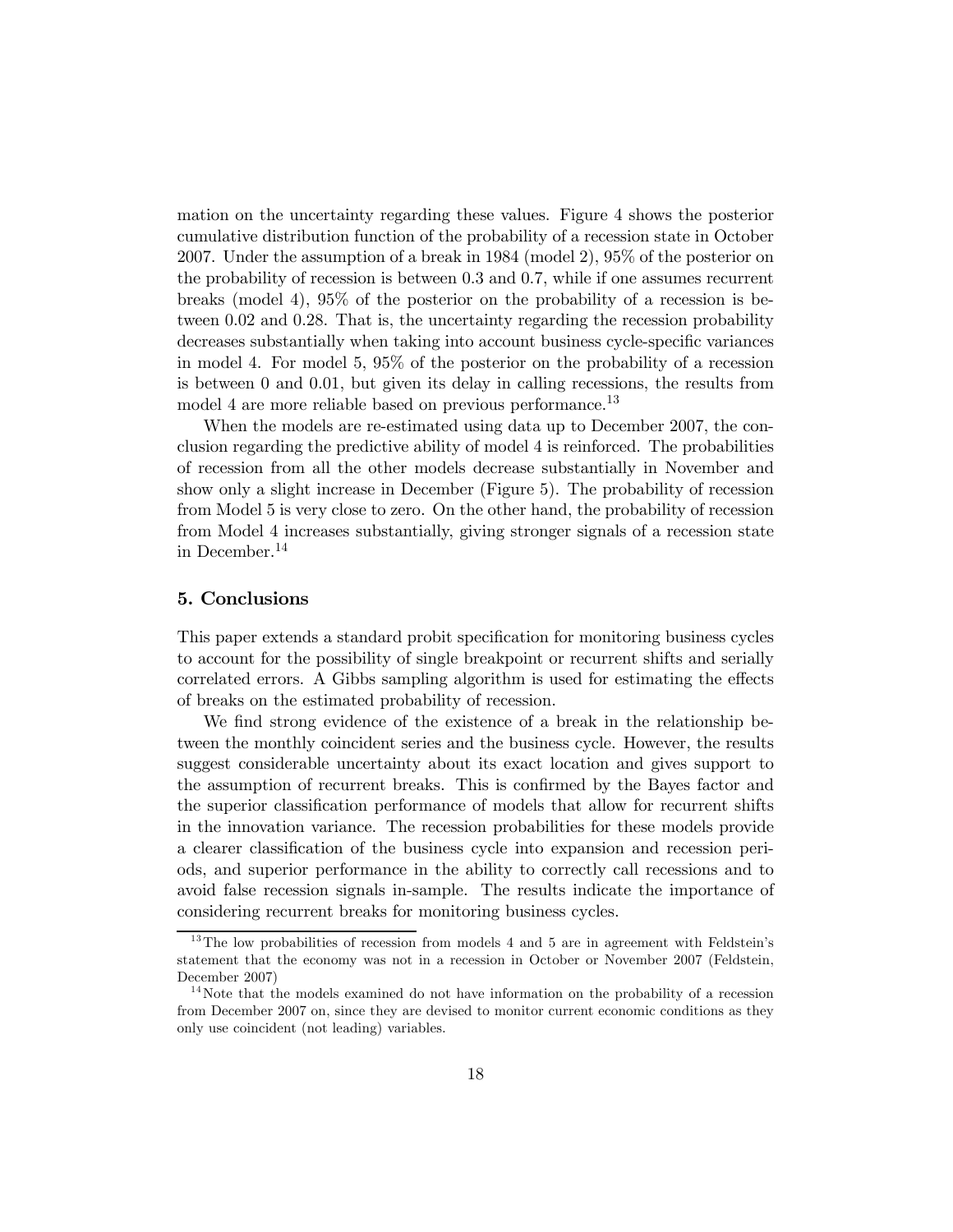Note that the models are devised to monitor current economic conditions rather than forecast, as they only use coincident (not leading) variables. This on its own carries a lot of uncertainty and it is an important task since the NBER takes quite a while to announce the beginning or end of a recession after the fact. In an on-going research we are studying ways to use these models for realtime classification with limited information on the dating decisions of the NBER business cycle committee.

# Appendix

The formula required for the Gibbs sampler draws for models 4 and 5 is derived below. The full conditional distribution under the first order autoregressive assumption

$$
f(Y_t^*|Y_T^*,\ldots,Y_{t+1}^*,Y_{t-1}^*,\ldots,Y_{K+1}^*)
$$

is equivalent to:

 $f(Y_t^*|Y_{t+1}^*, Y_{t-1}^*)$ .

Since  $Y_{t+1}^*, Y_t^*, Y_{t-1}^*$  have a joint normal distribution, the conditional distribution is normal. Under the assumption that all initial values are zero, we can write the latent time series  $Y_t^*$  at time t as:

$$
Y^*_t=\tilde X_t+\sum_{s=0}^{t-K-1}\theta^s\sigma(t-s)\varepsilon_{t-s}.
$$

Thus, the latent time series conditional on the coincident series is multivariate normal with mean vector  $\left[ \tilde{X}_{t+1}, \tilde{X}_t, \tilde{X}_{t-1} \right]$  and variance matrix:

$$
\begin{bmatrix}\nV(\widetilde{Y}_{t+1}) & \theta V(\widetilde{Y}_{t}) & \theta^2 V(\widetilde{Y}_{t-1}) \\
\theta V(\widetilde{Y}_{t}) & V(\widetilde{Y}_{t}) & \theta V(\widetilde{Y}_{t-1}) \\
\theta^2 V(\widetilde{Y}_{t-1}) & \theta V(\widetilde{Y}_{t-1}) & V(\widetilde{Y}_{t-1})\n\end{bmatrix}.
$$

The results are then based on standard relationships between joint normals and conditional normals.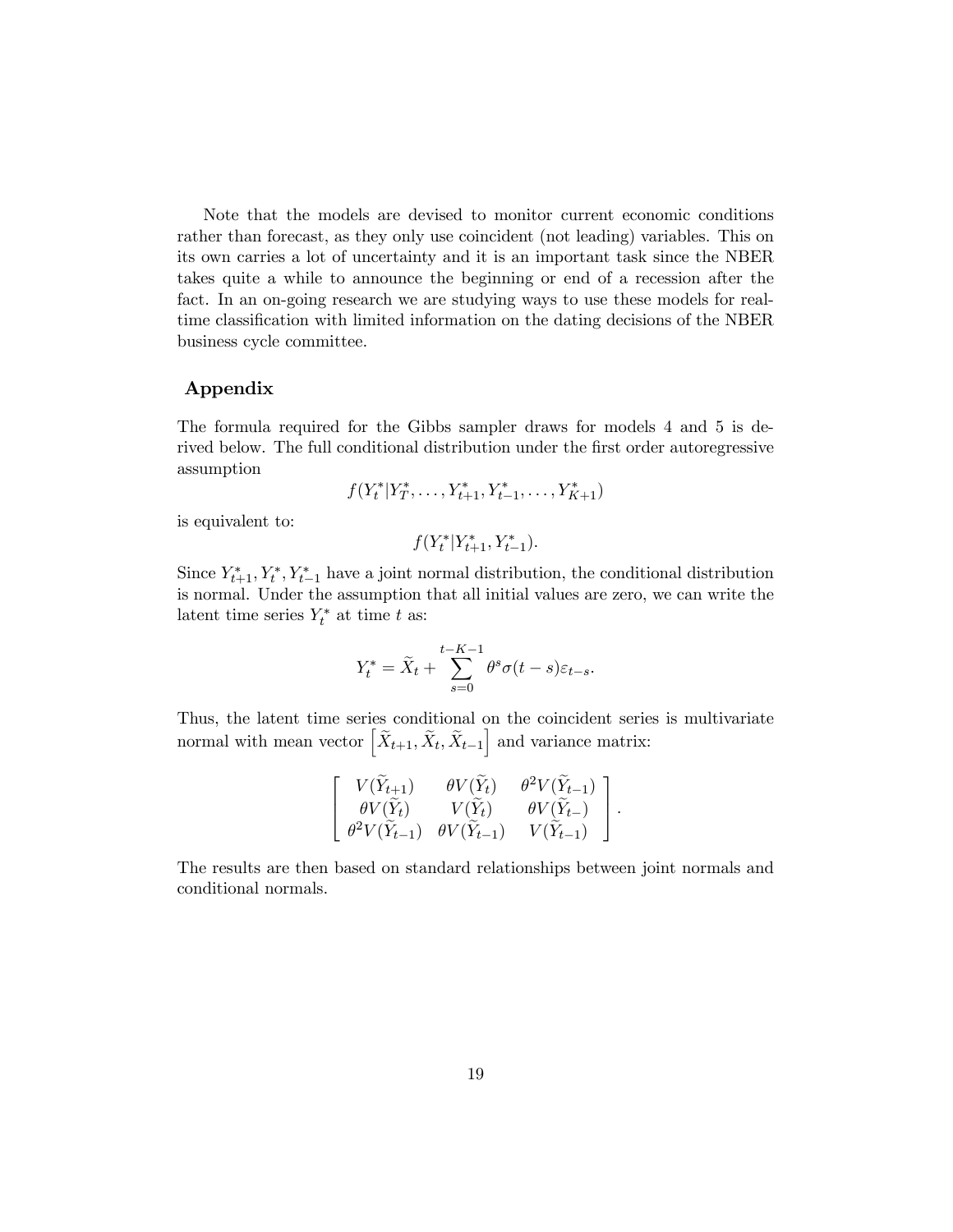# References

- [1] Burns, A. and W. Mitchell (1946), Measuring Business Cycles, New York: National Bureau of Economic Research.
- [2] Burns, A. (1960), "Progress Towards Economic Stability," The American Economic Review, Vol. 50, No. 1, 1-19.
- [3] Chauvet, M. (1998), "An Econometric Characterization of Business Cycle Dynamics with Factor Structure and Regime Switches," International Economic Review, Vol. 39, No 4, pp. 969-96.
- [4] Chauvet, M. and S. Potter (2001), "Recent Changes in the U.S. Business Cycle," The Manchester School, 69, 5, 481-508.
- [5] Chauvet, M. and S. Potter (2002). "Predicting Recessions: Evidence from the Yield Curve in the Presence of Structural Breaks, Economics Letters, Vol. 77, No. 2, 245-253.
- [6] Chauvet, M. and S. Potter (2005), "Forecasting Recessions Using the Yield Curve," Journal of Forecasting, 24, 2, 77-103.
- [7] Chauvet, M. and J.D. Hamilton (2006), "Dating Business Cycle Turning Points in Real Time," Nonlinear Time Series Analysis of Business Cycles, ed. Van Dijk, Milas, and Rothman, Elseviers Contributions to Economic Analysis series, 1-54.
- [8] Chauvet, M. and G. Popli (2008), "The Great Moderation Revisited: International Evidence," mimeo, University of California Riverside.
- [9] Chib, S., (2001), "Markov Chain Monte Carlo Methods: Computation and Inference" in J.J. Heckman and E. Leamer (eds.), *Handbook of Econometrics*, vol. 5, Amsterdam: North Holland, in press.
- [10] Dueker, M.J. (1999), "Conditional Heteroscedasticity in Qualitative Response Models of Time Series: A Gibbs Sampling Approach to the Bank Prime Rate." Journal of Business and Economic Statistics, 17, 466-72.
- [11] Dueker, M.J. (2005), "Dynamic Forecasts of Qualitative Variables: A Qual VAR Model of U.S. Recessions," Journal of Business and Economic Statistics, January, 23(1), 96-104.
- [12] Feldstein, M. (2007), "Wait Till Next Year," New York Times, December 16, 2007.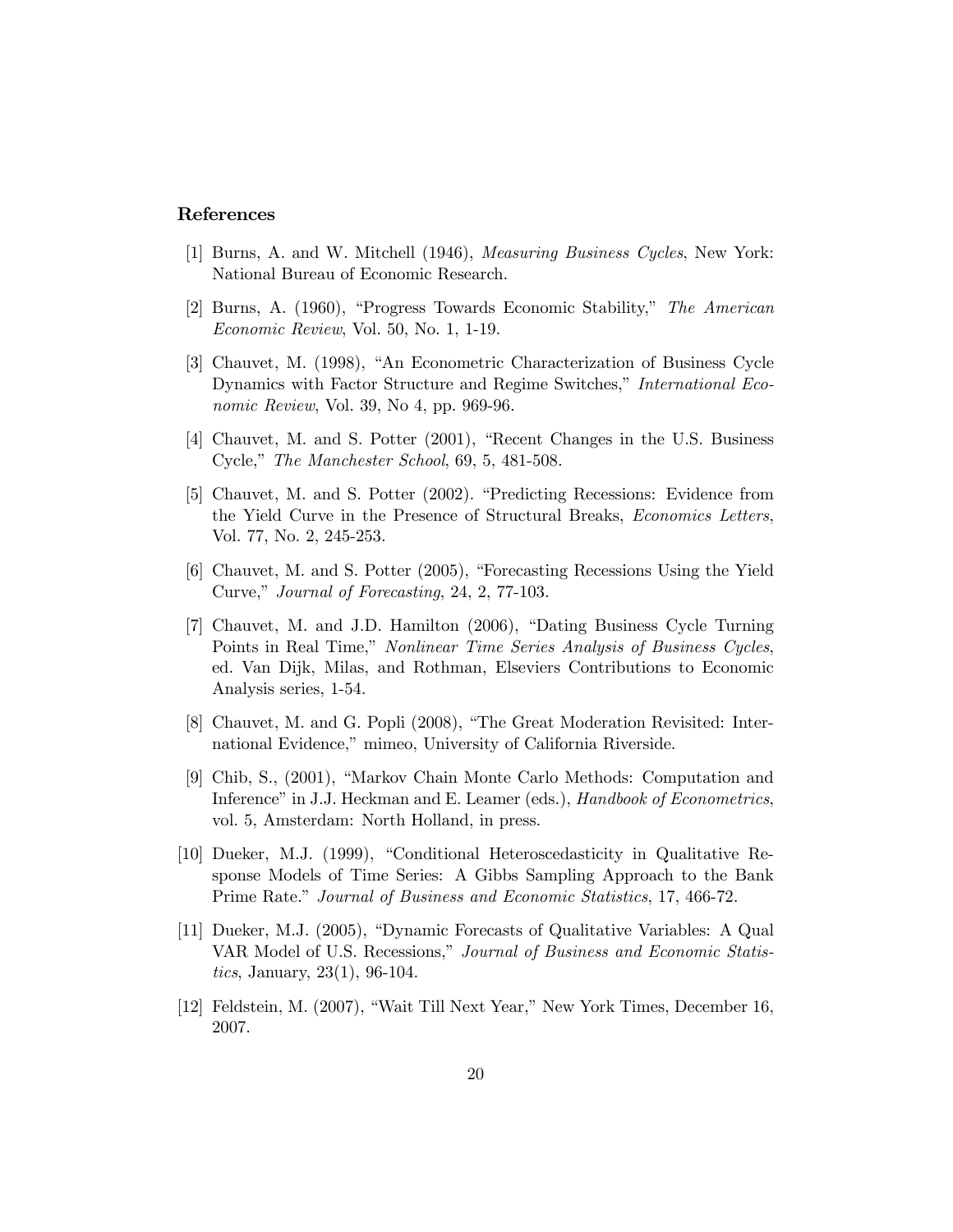- [13] Geweke, J., (1999), "Using Simulation Methods for Bayesian Econometric Models: Inference, Development and Communication," Econometric Reviews, 18, 1-126.
- [14] Jeffrey, H. (1961), Theory of Probability 3rd ed., Oxford: Clarendon Press.
- [15] Koop, G. and S. Potter (1999), "Bayes Factors and Nonlinearity: Evidence from Economic Time series," Journal of Econometrics, 88, 251-281.
- [16] Koop, G. and S. Potter (2000), "Nonlinearity, Structural Breaks or Outliers in Economic time series?" in "Nonlinearity and Econometrics " edited by William Barnett et al., Cambridge University Press, May, 61-78.
- [17] Koop, G. and S. Potter (2007), "Estimating and Forecasting in Models with Multiple Breaks," Review of Economic Studies, July, 74, 763-789.
- [18] Potter, S. (2000), "A Nonlinear Model of the Business Cycle," in Studies In Nonlinear Dynamics and Econometrics, July, 4, 2, 85-93.
- [19] McConnell, M. and G. Perez-Quiros (2000), "Output Fluctuations in the United States: What Has Changed Since the Early 1980s?" American Economic Review, 90, 5, 1464-1476.
- [20] Sensier, M. and D. van Dijk (2004) "Testing for Volatility Changes in US Macroeconomic Time Series, Review of Economics and Statistics, 86, 833- 839.
- [21] Yates, J.F. (1982), "External Correspondence: Decompositions of the Mean Probability Score," Organizational Behavior and Human Performance, 30,132-156.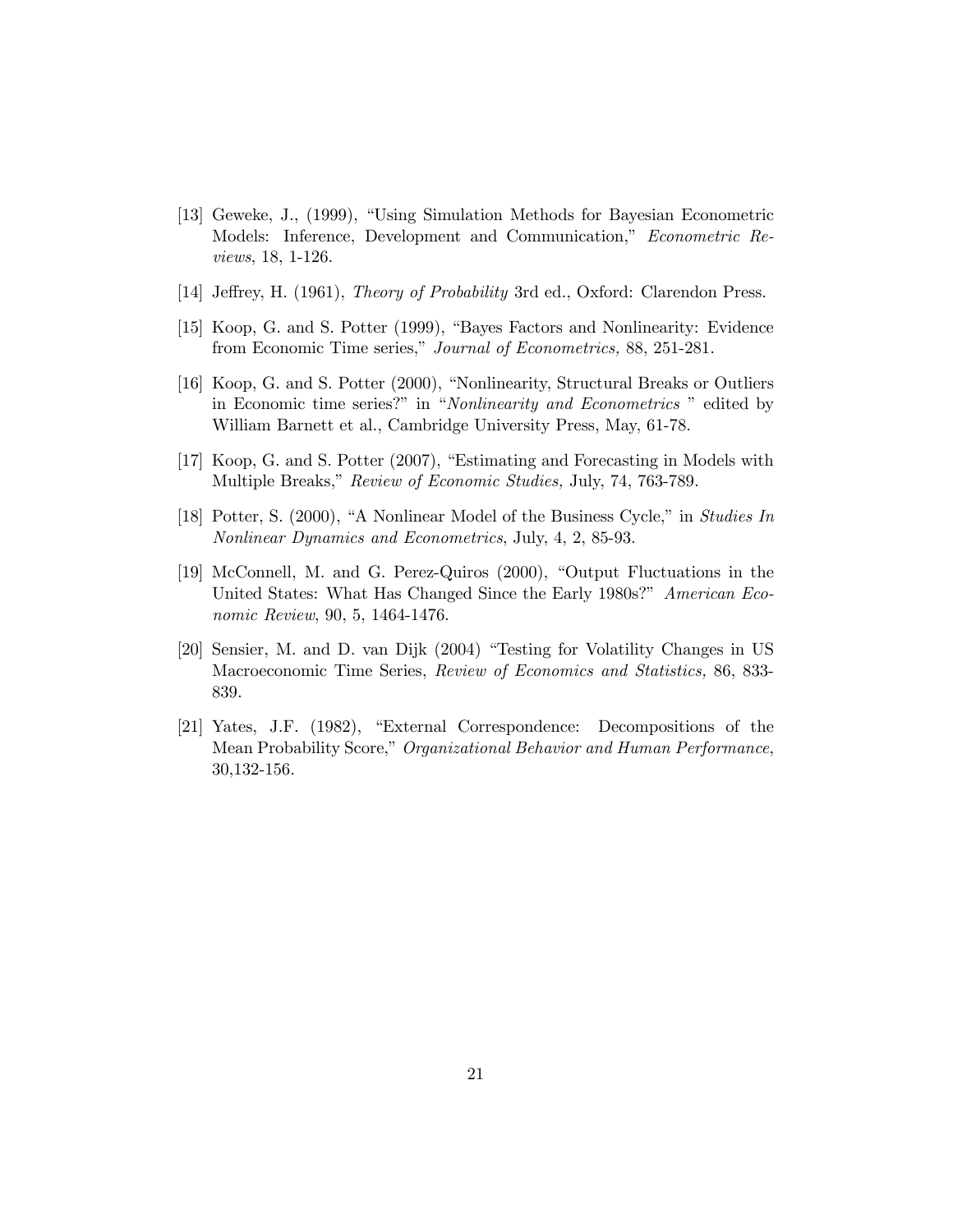| <b>Parameters</b>             | <b>Model 1</b> | <b>Model 2</b> |                 |                      | Model 3            | Model 4 | Model 5 |
|-------------------------------|----------------|----------------|-----------------|----------------------|--------------------|---------|---------|
|                               |                | t<1984:01      | $t \ge 1984:01$ | $\tau$<br>\epsilonak | $\tau \geq b$ reak |         |         |
| $\beta_0$                     | $-0.98$        | $-0.56$        | $-1.69$         | $-0.63$              | $-1.71$            | $-0.67$ | $-0.21$ |
| $\beta_{IP}$                  | $-0.64$        | $-0.53$        | $-1.73$         | $-0.45$              | $-1.58$            | $-0.52$ | $-0.43$ |
| $\beta_{\textit{Sale}}$       | $-0.17$        | $-0.10$        | $-0.32$         | $-0.15$              | $-0.23$            | $-0.09$ | $-0.37$ |
| $\beta_{\text{Income}}$       | $-1.18$        | $-0.94$        | $-2.16$         | $-1.10$              | $-2.21$            | $-0.89$ | $-1.05$ |
| $\beta_{\mathit{Embloyment}}$ | $-0.93$        | $-0.33$        | $-2.57$         | $-0.71$              | $-1.89$            | $-0.89$ | $-0.89$ |
| $\theta$                      | ۰              |                | ۰               |                      | $\blacksquare$     |         | 0.70    |
| <b>Innovation</b>             |                |                | $\mathbf{1}$    |                      | $\mathbf{1}$       |         | ۰       |
| <b>Variance</b>               |                |                |                 |                      |                    |         |         |
| 1961:3-1970:11                | ۰              |                | ٠               |                      | $\blacksquare$     | 1.09    | 1.84    |
| 1970:12-1975:3                | ۰              |                | ۰.              |                      | $\blacksquare$     | 0.54    | 0.63    |
| 1975:4-1980:7                 | ۰              |                | ۰               |                      | Ξ.                 | 3.84    | 2.54    |
| 1980:8-1982:11                | ۰              |                | ۰               |                      | ۰.                 | 0.23    | 0.54    |
| 1982:12-1991:3                | ۰              |                | ۰               |                      | ۰.                 | 0.21    | 0.23    |
| 1991:4-2001:11                | ۰.             | ۰              |                 |                      | ٠.                 | 0.15    | 0.19    |

**Table 1 - Posterior Mean Parameters across Models** 

**Table 2 – Classification Table: Predictive Ability to Signal Recessions and Expansions** 

|                    | <b>Model 1</b>            |      | <b>Model 2</b>            |            | Model 3                   |      | <b>Model 4</b>            |      |      | Model 5                   |      |      |        |      |      |
|--------------------|---------------------------|------|---------------------------|------------|---------------------------|------|---------------------------|------|------|---------------------------|------|------|--------|------|------|
|                    | $Y_i = 0$ $Y_i = 1$ Total |      | $Y_1 = 0$ $Y_2 = 1$ Total |            | $Y_i = 0$ $Y_i = 1$ Total |      | $Y_i = 0$ $Y_i = 1$ Total |      |      | $Y_t = 0$ $Y_t = 1$ Total |      |      |        |      |      |
| $P(Y, =1) \le 0.5$ | 494                       | 58   | 552                       | 488        | 49                        | 537  | 491                       | 45   | 536  | 501                       | 24   | 525  | 500    | 13   | 513  |
| $P(Y, =1) > 0.5$   | 9                         | 24   | 33                        | 15         | 33                        | 48   | 12                        | 37   | 49   | $\mathbf{2}$              | 58   | 60   | 3      | 69   | 72   |
| <b>Total</b>       | 503                       | 82   | 585                       | 503        | 82                        | 585  | 503                       | 82   | 585  | 503                       | 82   | 585  | 503    | 82   | 585  |
| <b>Correct</b>     | 494                       | 24   | 518                       | 488        | 33                        | 521  | 491                       | 37   | 528  | 501                       | 58   | 559  | 500    | 69   | 569  |
| % Correct          | 98.2                      | 29.3 | 88.5                      | 97.0       | 40.2                      | 89.1 | 97.6                      | 45.1 | 90.3 | 99.6                      | 70.7 | 95.6 | 99.4   | 84.1 | 97.3 |
| % Incorrect        | 1.8                       | 70.7 | 11.4                      | <b>3.0</b> | 59.8                      | 10.9 | 2.4                       | 54.9 | 9.7  | 0.4                       | 29.3 | 4.4  | 0.6    | 15.8 | 2.7  |
| <b>Total Gain</b>  | $-1.8$                    | 29.3 | 2.6                       | $-3.0$     | 40.2                      | 3.1  | $-2.4$                    | 45.1 | 4.3  | $-0.4$                    | 70.7 | 9.6  | $-0.6$ | 84.1 | 11.3 |
| $%$ Gain           | ۰                         | 29.3 | 18.3                      | ۰          | 40.2                      | 22.0 | ۰                         | 45.1 | 30.5 |                           | 70.7 | 68.3 | ۰      | 84.4 | 80.5 |

|                    | <b>Naïve Model</b> |                 |      |  |  |  |  |
|--------------------|--------------------|-----------------|------|--|--|--|--|
|                    | $Y_{\rm c}=0$      | $Y_t = 1$ Total |      |  |  |  |  |
| $P(Y, =1) \le 0.5$ | 503                | 82              | 585  |  |  |  |  |
| $P(Y, =1) > 0.5$   |                    |                 |      |  |  |  |  |
| <b>Total</b>       | 503                | 82              | 585  |  |  |  |  |
| <b>Correct</b>     | 503                | 0               | 503  |  |  |  |  |
| % Correct          | 100                | Λ               | 86.0 |  |  |  |  |
| % Incorrect        |                    | 100             | 14.0 |  |  |  |  |

(\*) The Total and % Gain is over the Naïve Model.

Recall that  $Y_t = 0$  for expansions and  $Y_t = 1$  for recessions. For example, model 1 correctly signals 24 out 82 recession observations for a probability cutoff of 50%  $P(Y_t = 1) > 0.5$ .

 $\_$  , and the set of the set of the set of the set of the set of the set of the set of the set of the set of the set of the set of the set of the set of the set of the set of the set of the set of the set of the set of th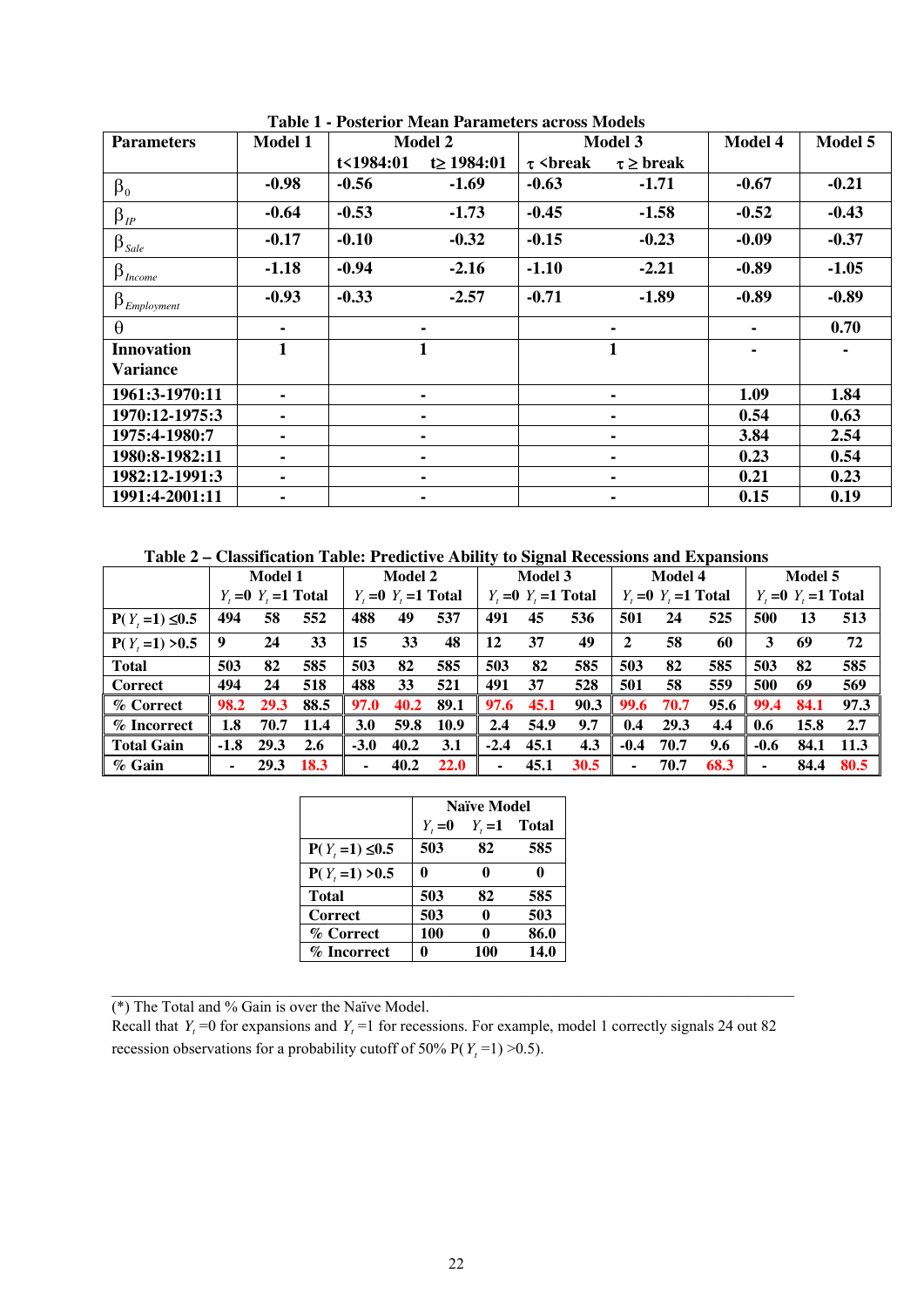| <b>Peaks NBER</b> | <b>Model 1</b> | <b>Model 2</b> | <b>Model 3</b> | <b>Model 4</b> | <b>Model 5</b> |
|-------------------|----------------|----------------|----------------|----------------|----------------|
| 1960:04           | $+1$           | $+1$           | $+1$           | $+1$           | $-3$           |
| 1969:12           | -2             | -2             | -2             | -2             | $-2$           |
| 1973:11           | $-3$           | $+2$           | $+2$           | -2             | $-3$           |
| 1980:01           | $-3$           | -3             | $-3$           | -2             | -4             |
| 1981:07           | -5             | -3             | $-3$           | -3             | $-3$           |
| 1990:07           | $-3$           | $-3$           | -3             | -2             | -4             |
| 2001:03           | $-2$           | $-2$           | $-2$           | - 1            | $-2$           |

**Table 3 – Peak Signals of NBER Recessions** 

 $(*)$  The criterion adopted to determine turning points is if the probability of recession is greater than 50%,  $P(Y_t = 1) > 0.5$ ).

(\*\*) Leads are represented by (+) and lags by (-). For example, model 5 indicates the beginning of the 2001 recession with a lag of two months.

|         | MSE     | Var(x)  | $\Delta Var(f)$ | Min Var $(f)$ | $(\mu_f - \mu_x)^2$ | $2*cov(f, x)$ |
|---------|---------|---------|-----------------|---------------|---------------------|---------------|
| Model 1 | 0.08410 | 0.12073 | 0.03398         | 0.00318       | 0.00001             | 0.07380       |
| Model 2 | 0.08011 | 0.12073 | 0.04504         | 0.00660       | 0.00000             | 0 0 9 2 2 6   |
| Model 3 | 0.07820 | 0.12073 | 0.04380         | 0.00652       | 0.00013             | 0 0 9 2 9 8   |
| Model 4 | 0.05543 | 0.12073 | 0.05258         | 0.01643       | 0.00042             | 0 1 3 4 7 4   |
| Model 5 | 0.07075 | 0.12073 | 0.08329         | 0.04643       | 0.00027             | 0.17997       |

 **Table 4 – Yates' Decomposition** 

Yates' decomposition is: MSE = Var (x)+  $\Delta$  Var (f) + Min Var(f)+ ( $\mu_f$  -  $\mu_x$ )<sup>2</sup>- 2Cov (f,x), where x is the NBER dummy, f is the prediction from the model, var is the variance,  $\mu$  is the mean, cov is the covariance, Min Var(f) =  $(\mu_{f|x-1} - \mu_{f|x=0})^2$  Var (x), and  $\Delta$  Var (f) = Var(f) - Min Var(f).

\_\_\_\_\_\_\_\_\_\_\_\_\_\_\_\_\_\_\_\_\_\_\_\_\_\_\_\_\_\_\_\_\_\_\_\_\_\_\_\_\_\_\_\_\_\_\_\_\_\_\_\_\_\_\_\_\_\_\_\_\_\_\_\_\_\_\_\_\_\_\_\_\_\_\_\_\_\_\_\_\_\_\_\_\_\_\_\_\_\_\_\_\_\_\_\_\_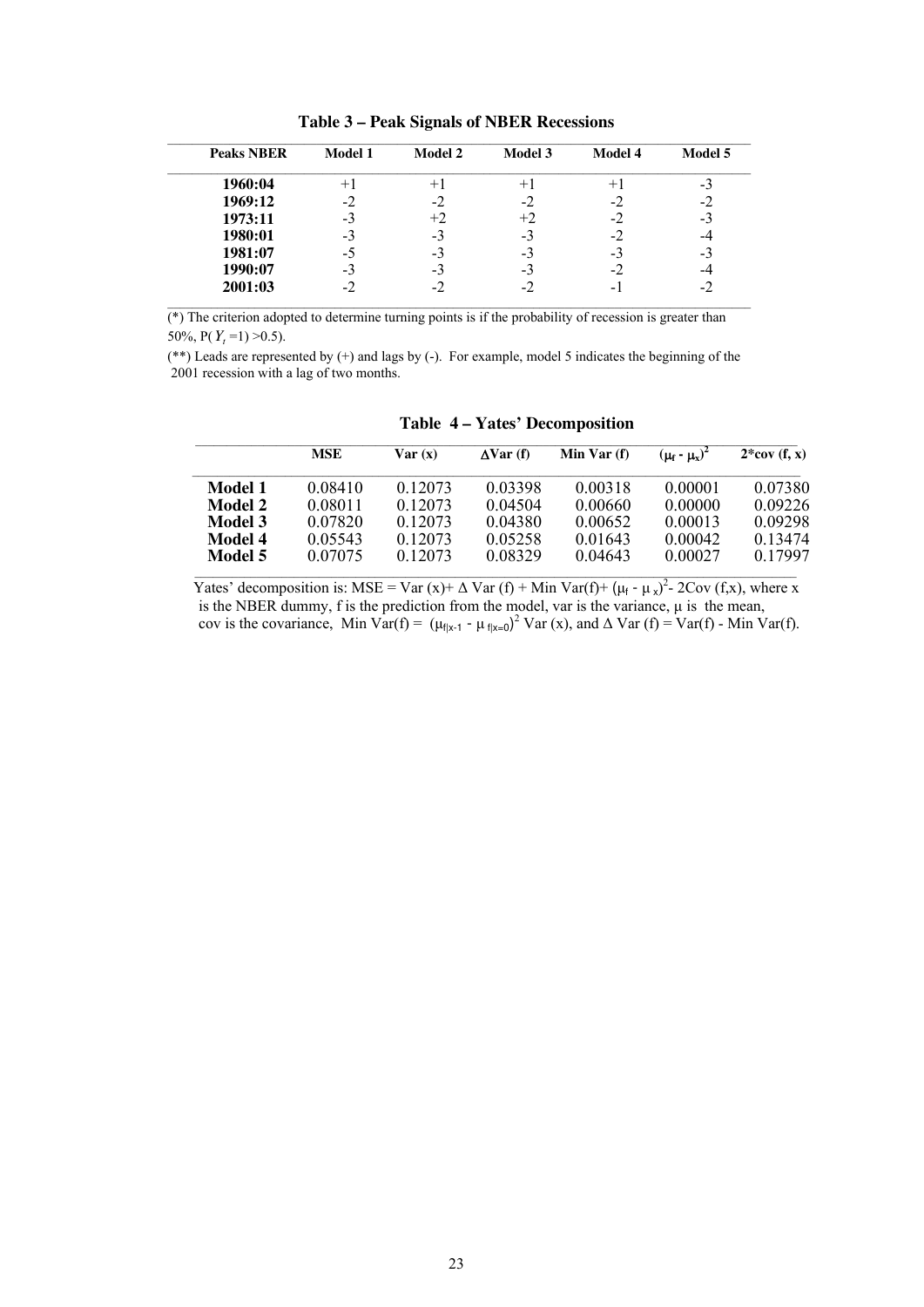

**Figure 1 – Posterior Distribution of Probability of a Breakpoint From Model 3** 

**Figure 2 – Posterior Mean Probabilities of Recession for the Full Sample and NBER-Dating (Shaded Area)** 

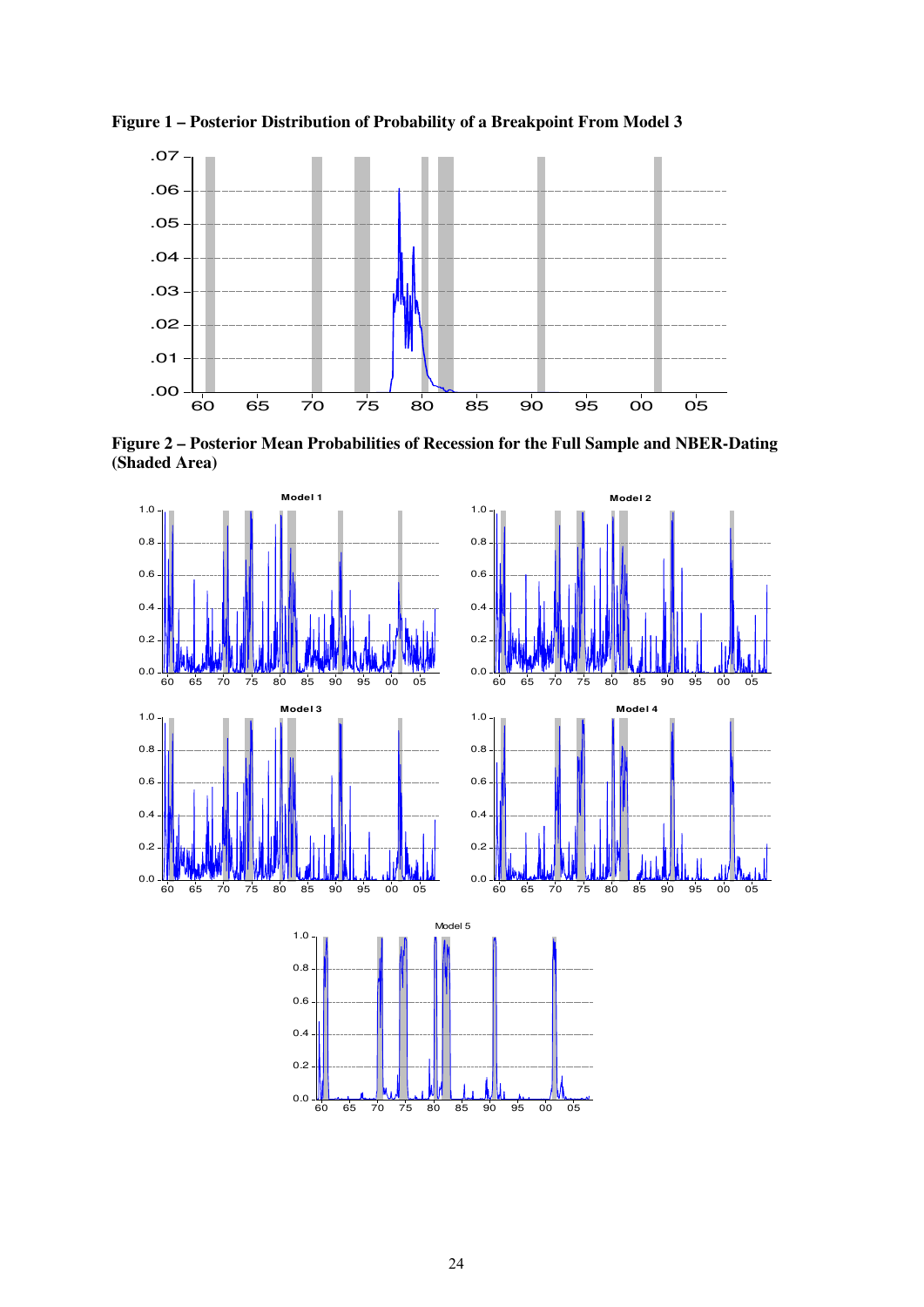

# **Figure 3 – Posterior Mean Probabilities of Recession for the Last Two Decades and NBER Dated Recessions (Shaded Area)**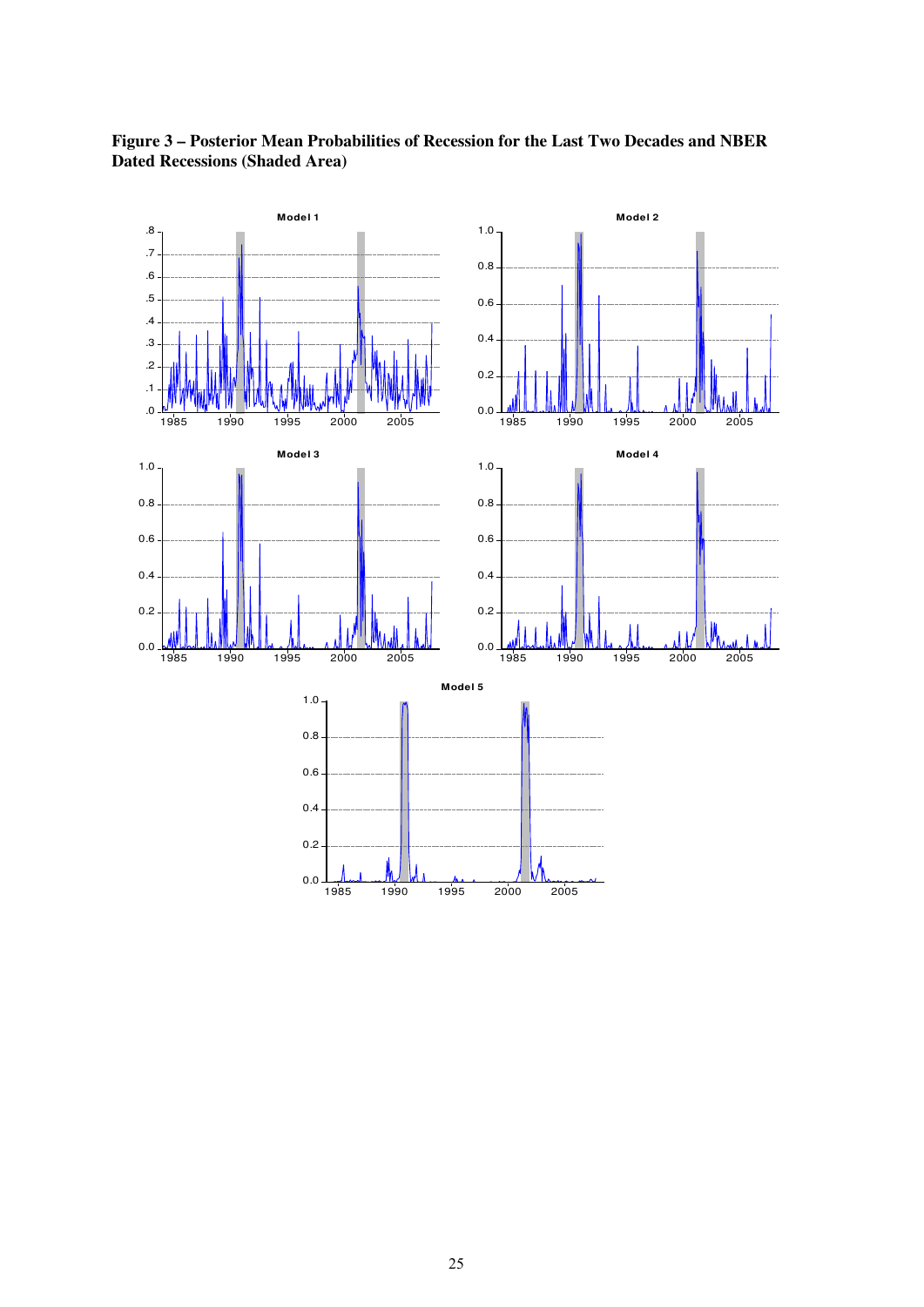

**Figure 4 – Posterior Cumulative Distribution Function of the Probability of Recession in October 2007**